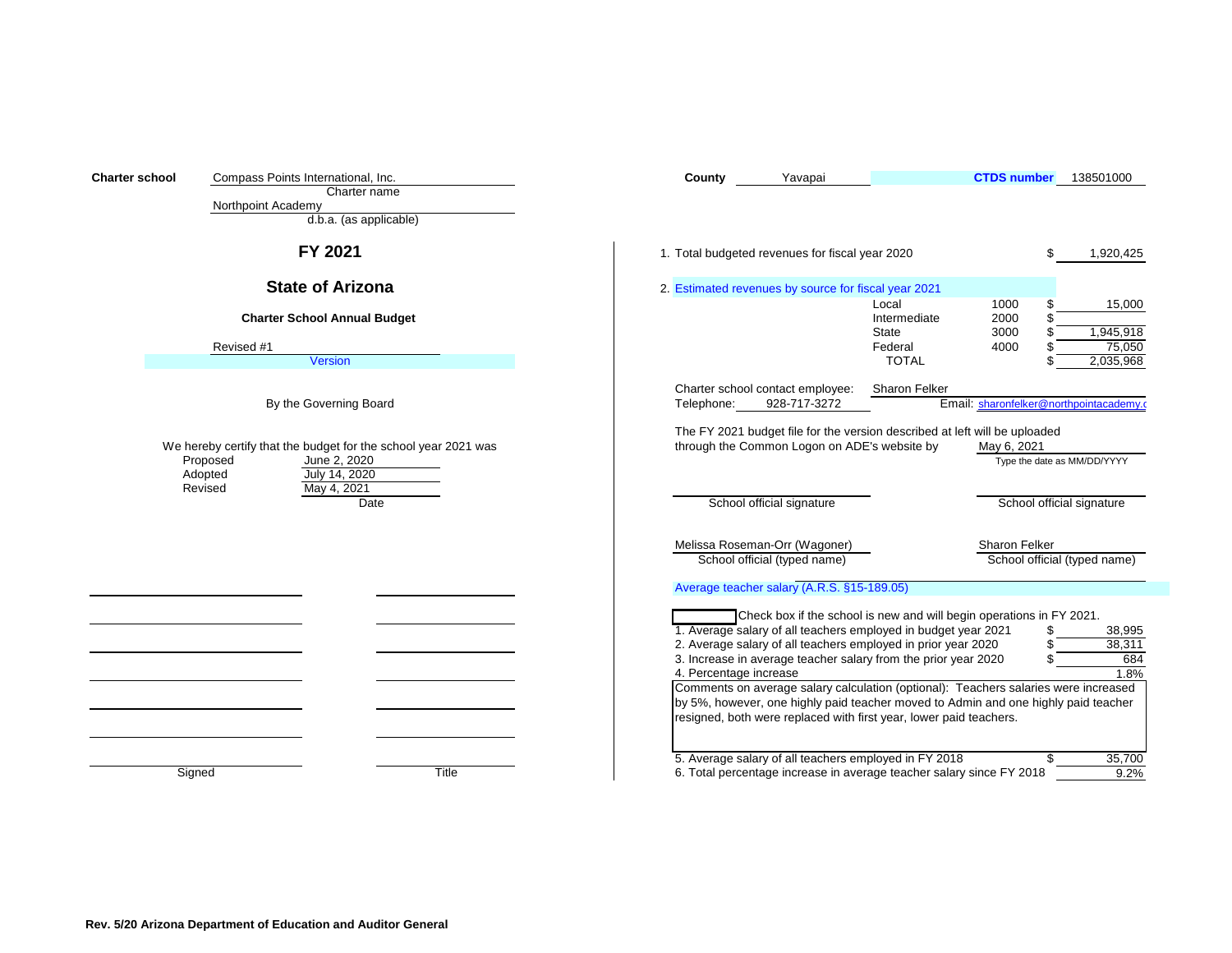Charter school County Yavapai CTDS number 138501000 Compass Points International, Inc.

## **Charter contact information**

|                                                      | Prefix | First name | Last name             | Email address                        | Telephone number |
|------------------------------------------------------|--------|------------|-----------------------|--------------------------------------|------------------|
| <b>Charter Representative</b>                        |        | Melissa    | Roseman-Orr (Wagoner) | melissawagoner@northpointacademy.org | 928-717-3272     |
| <b>Charter Representative</b>                        |        | Sharon     | Felker                | sharonfelker@northpointacademy.org   | 928-717-3272     |
| <b>Executive Assistant to Charter Representative</b> |        | Jeanette   | Carey                 | jeanettecarey@northpointacademy.org  | 928-717-3272     |
| <b>Business Manager</b>                              |        | Sharon     | Felker                | sharonfelker@northpointacademy.org   | 928-717-3272     |
| <b>Business Consultant</b>                           |        | Kristy     | Aston                 | kristy@aspirebc.net                  | 928-821-1255     |
| AzEDS/ADM Data Coordinator                           |        | Jeanette   | Carey                 | jeanettecarey@northpointacademy.org  | 928-717-3272     |
| <b>SPED Data Coordinator</b>                         |        | Wendy      | Gregory               | wendygregory@northpointacademy.org   | 928-717-3272     |
| <b>Poverty Coordinator</b>                           |        | Melissa    | Roseman-Orr (Wagoner) | melissawagoner@northpointacademy.org | 928-717-3272     |
| Assessments Coordinator                              |        | Michelle   | Poole                 | michellepoole@northpointacademy.org  | 928-717-3272     |
| Curriculum Coordinator                               |        | Melissa    | Roseman-Orr (Wagoner) | melissawagoner@northpointacademy.org | 928-717-3272     |
| Information Technology (IT) Director                 |        | Melissa    | Roseman-Orr (Wagoner) | melissawagoner@northpointacademy.org | 928-717-3272     |
| Governing Board Member                               |        | Rosemary   | Dixon                 | rdixon2@sbcglobal.net                | 928-237-5688     |
| Governing Board Member                               |        | Grant      | Hettleman             | ghettleman@gmail.com                 | 928-499-9137     |
| Governing Board Member                               |        | Gina       | <b>Sparks</b>         | gina@highmountaindressage.com        | 928-533-3693     |
| Governing Board Member                               |        | Zohar      | Kroner                | zoharry@yahoo.com                    | 508-740-9457     |
| Governing Board Member                               |        | Cody       | Chewning              | codygchewning@gmail.com              | 529-338-3268     |
| Governing Board Member                               |        |            |                       |                                      |                  |
| Governing Board Member                               |        |            |                       |                                      |                  |
| Governing Board Member                               |        |            |                       |                                      |                  |
| Governing Board Member                               |        |            |                       |                                      |                  |

Select from drop-down

**Quickbooks** 

Tyler Technologies (Schoolmaster)

Accounting Information System

Student Information System (SIS) Vendor

Is the Charter exempt from the Uniform System of Financial Records for Charter Schools (USFRCS)?

Charter's website address [http://w](http://www.northpointacademy.org/)ww.northpointacademy.org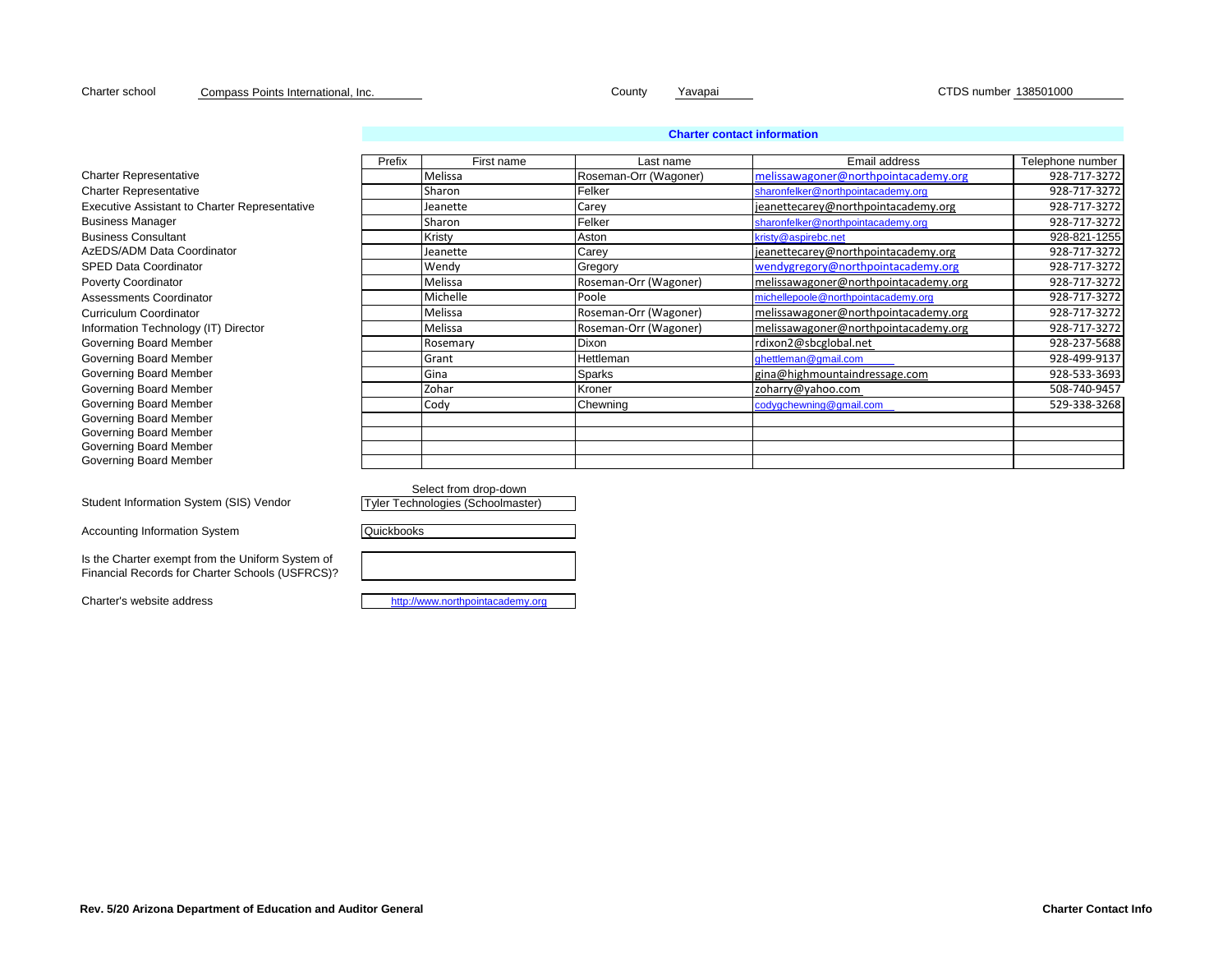| Charter school<br>Compass Points International, Inc.     |                |                 |                 | County         | Yavapai         |                |                | CTDS number    | 138501000     |
|----------------------------------------------------------|----------------|-----------------|-----------------|----------------|-----------------|----------------|----------------|----------------|---------------|
|                                                          |                |                 |                 | Purchased      |                 |                | <b>Totals</b>  |                |               |
| Expenses                                                 |                |                 | <b>Employee</b> | services       |                 |                | Prior          | <b>Budget</b>  | %             |
|                                                          |                | <b>Salaries</b> | benefits        | 6300, 6400,    | <b>Supplies</b> | Other          | year           | year           | Increase/     |
| 1000 Schoolwide Project                                  |                | 6100            | 6200            | 6500           | 6600            | 6800           | 2020           | 2021           | Decrease      |
| 100 Regular Education                                    |                |                 |                 |                |                 |                |                |                |               |
| 1000 Instruction                                         | $\mathbf{1}$ . | 472,830         | 90,094          | 4,490          | 25,400          | 400            | 677,427        | 593,214        | $-12.4\%$ 1.  |
| <b>Support Services</b>                                  |                |                 |                 |                |                 |                |                |                |               |
| 2100 Students                                            |                | 79,500          | 15,147          | 27,300         | 12,000          | 13,500         | 129,997        | 147,447        | 13.4% 2.      |
| 2200 Instruction                                         |                | 12,500          | 2,382           | 13,500         |                 |                | 44.700         | 28,382         | $-36.5\%$ 3.  |
| 2300 General Administration                              |                |                 |                 | 5,000          |                 |                | 2,000          | 5,000          | 150.0% 4.     |
| 2400 School Administration                               |                | 129,765         | 24,726          | 17,300         | 3,000           | 3,250          | 201,320        | 178.041        | $-11.6\%$ 5.  |
| 2500 Central Services                                    |                | 44,000          | 8,384           | 30,600         | 2,000           | 5,000          | 80,641         | 89,984         | 11.6% 6.      |
| 2600 Operation & Maintenance of Plant                    |                | 36,000          | 6.860           | 83.600         | 49.500          |                | 393,156        | 175,960        | $-55.2\%$ 7.  |
| 2900 Other Support Services                              |                |                 |                 |                |                 |                | 0              | 0              | 8.            |
| 3000 Operation of Noninstructional Services              | 9              |                 |                 |                |                 |                | $\overline{0}$ | $\overline{0}$ | Ι9.           |
| 4000 Facilities Acquisition & Construction               | 10.            |                 |                 |                |                 |                | $\overline{0}$ | $\overline{0}$ | 10.           |
| 5000 Debt Service                                        | 11.            |                 |                 |                |                 | 135,000        | 0              | 135,000        | 11.           |
|                                                          |                |                 |                 |                |                 |                | $\overline{0}$ |                | 12.           |
| 610 School-Sponsored Cocurricular Activities             | 12.            |                 |                 |                |                 |                |                | $\mathbf 0$    | 13.           |
| 620 School-Sponsored Athletics                           | 13.            |                 |                 |                |                 |                | $\overline{0}$ | $\overline{0}$ |               |
| 630, 700, 800, 900 Other Programs                        | 14.            |                 |                 |                |                 |                | $\overline{0}$ | $\overline{0}$ | 14.           |
| Subtotal (lines 1-14)                                    | 15.            | 774,595         | 147,593         | 181,790        | 91,900          | 157,150        | 1,529,241      | 1,353,028      | $-11.5\%$ 15. |
| <b>200 Special Education</b>                             |                |                 |                 |                |                 |                |                |                |               |
| 1000 Instruction                                         | 16.            | 122.650         | 23.370          |                | 275             |                | 160.310        | 146.295        | $-8.7\%$ 16.  |
| <b>Support Services</b>                                  |                |                 |                 |                |                 |                |                |                |               |
| 2100 Students                                            | 17.            |                 |                 | 31,550         |                 |                | 23,830         | 31,550         | 32.4% 17.     |
| 2200 Instruction                                         | 18.            |                 |                 |                |                 |                | 0              | $\mathbf{0}$   | 18.           |
| 2300 General Administration                              | 19.            |                 |                 |                |                 |                | $\overline{0}$ | $\overline{0}$ | 19.           |
| 2400 School Administration                               | 20.            |                 |                 |                |                 |                | 0              | $\overline{0}$ | 20.           |
| 2500 Central Services                                    | 21             |                 |                 |                |                 |                | $\overline{0}$ | $\overline{0}$ | 21.           |
| 2600 Operation & Maintenance of Plant                    | 22.            |                 |                 |                |                 |                | $\overline{0}$ | $\overline{0}$ | 22.           |
| 2900 Other Support Services                              | 23.            |                 |                 |                |                 |                | $\overline{0}$ | $\overline{0}$ | 23.           |
| 3000 Operation of Noninstructional Services              | 24.            |                 |                 |                |                 |                | $\overline{0}$ | $\overline{0}$ | 24.           |
| 4000 Facilities Acquisition & Construction               | 25.            |                 |                 |                |                 |                | $\overline{0}$ | $\overline{0}$ | 25.           |
| 5000 Debt Service                                        | 26.            |                 |                 |                |                 |                | $\Omega$       | $\overline{0}$ | 26.           |
| Subtotal (lines 16-26)                                   | 27.            | 122,650         | 23,370          | 31,550         | 275             | $\overline{0}$ | 184,140        | 177,845        | $-3.4\%$ 27.  |
| 400 Pupil Transportation                                 | 28.            | 22,000          | 4,192           | 8.000          | 7,000           | 3,500          | 70,316         | 44,692         | $-36.4\%$ 28. |
| 530 Dropout Prevention Programs                          | 29.            |                 |                 |                |                 |                | 0              | $\overline{0}$ | 29.           |
| 540 Joint Career & Technical Ed. & Vocational Ed. Center | 30.            |                 |                 |                |                 |                | $\overline{0}$ | $\overline{0}$ | 30.           |
| 550 K-3 Reading                                          | 31             |                 |                 |                |                 |                | $\overline{0}$ | $\overline{0}$ | 31.           |
| Subtotal (lines 15 and 27-31)                            | 32.            | 919,245         | 175,155         | 221,340        | 99,175          | 160,650        | 1,783,697      | 1,575,565      | $-11.7\%$ 32. |
| Classroom Site Projects (from page 3, line 46)           | 33.            | 113,200         | 11,325          | 0              | $\overline{0}$  |                | 85,000         | 124,525        | 46.5% 33.     |
| Instructional Improvement Project (from page 2, line 5)  | 34.            |                 |                 |                |                 |                | 5,775          | 5,775          | $0.0\%$ 34.   |
| English Language Learner Project (from page 4, line 11)  | 35.            | $\overline{0}$  | $\mathbf 0$     | $\overline{0}$ | $\overline{0}$  | $\overline{0}$ | 0              | $\overline{0}$ | 35.           |
| Compensatory Instruction Project (from page 4, line 22)  | 36.            | $\overline{0}$  | $\overline{0}$  | $\overline{0}$ | $\overline{0}$  | $\overline{0}$ | $\overline{0}$ | $\overline{0}$ | 36.           |
| Federal and State Projects (from page 2, line 33)        | 37.            |                 |                 |                |                 |                | 32,268         | 383,809        | 1089.4% 37.   |
| Total (lines 32-37)                                      | 38.            | 1,032,445       | 186.480         | 221.340        | 99,175          | 160.650        | 1,906,740      | 2,089,674      | $9.6\%$ 38.   |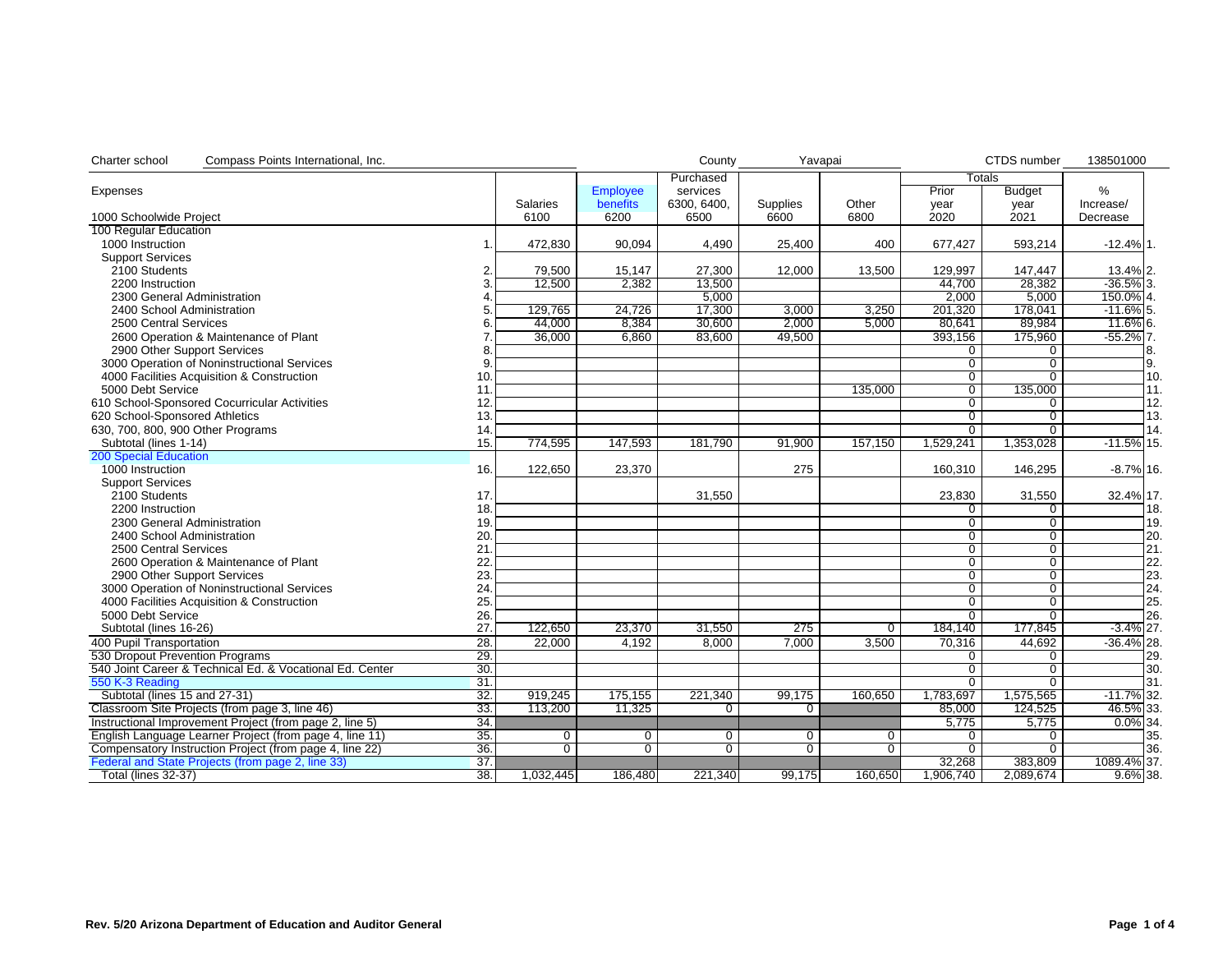### Charter school Compass Points International, Inc. Notation of the County County County Yavapai CTDS number 138501000

#### **Federal and State projects**

|                                                          | Prior year | Budget year |                |  |                                                              |                     |                                          |                | prior year                   | T TUYTANI ZUU   T TUYTANI ZUU<br>budget year |  |
|----------------------------------------------------------|------------|-------------|----------------|--|--------------------------------------------------------------|---------------------|------------------------------------------|----------------|------------------------------|----------------------------------------------|--|
| 1100-1399 Federal projects                               | 2020       | 2021        |                |  |                                                              |                     |                                          |                | 2020                         | 2021                                         |  |
| 1. 1100-1130 ESEA Title I-Helping Disadvantaged Children | 0          |             |                |  | 1. Total all disability classifications                      |                     |                                          |                | 184.140                      | 177,845                                      |  |
| 2. 1140-1150 ESEA Title II-Prof. Dev. And Technology     | 0          |             |                |  | 2. Gifted education                                          |                     |                                          |                |                              |                                              |  |
| 3. 1160 ESEA Title IV-21st Century Schools               | 0          |             |                |  | 3. ELL Incremental costs                                     |                     |                                          |                |                              |                                              |  |
| 4. 1170-1180 ESEA Title V-Promote Informed Parent Choice | 0          |             |                |  | 4. ELL Compensatory Instruction                              |                     |                                          |                | 0                            |                                              |  |
| 5. 1190 ESEA Title III-Limited Eng. & Immigrant Students | 0          |             | 5.             |  | 5. Remedial education                                        |                     |                                          |                | 0                            |                                              |  |
| 6. 1200 ESEA Title VII-Indian Education                  | 0          |             | 6.             |  | 6. Vocational and Technical Ed.                              |                     |                                          |                | 0                            |                                              |  |
| 7. 1210 ESEA Title VI-Flexibility and Accountability     | 0          |             |                |  | 7. Career education                                          |                     |                                          |                | 0                            |                                              |  |
| 8. 1220 IDEA, Part B                                     | 32,268     | $31,252$ 8. |                |  | 8. Total (lines 1-7)                                         |                     |                                          |                | 184.140                      | 177,845 8                                    |  |
| 9. 1230 Johnson-O'Malley                                 | 0          |             | 9.             |  |                                                              |                     |                                          |                |                              |                                              |  |
| 10. 1240 Workforce Investment Act                        | 0          |             | 10.            |  |                                                              |                     | <b>Instructional Improvement Project</b> |                |                              |                                              |  |
| 11. 1250 AEA-Adult Education                             | 0          |             | 11.            |  | Indicate amounts budgeted in Project 1020 for the following: |                     |                                          |                |                              |                                              |  |
| 12. 1260-1270 Vocational Education-Basic Grants          | 0          |             | 12.            |  |                                                              |                     |                                          |                | Prior year                   | Budget year                                  |  |
| 13. 1280 ESEA Title X-Homeless Education                 | 0          |             | 13.            |  |                                                              |                     |                                          |                | 2020                         | 2021                                         |  |
| 14. 1290 Medicaid Reimbursement                          | 0          |             | 14.            |  | 1. Teacher compensation increases                            |                     |                                          |                | $\Omega$                     |                                              |  |
| 15. 1300 Charter School Implementation Proj. (Stimulus)  | 0          |             | 15.            |  | 2. Class size reduction                                      |                     |                                          |                | $\Omega$                     |                                              |  |
| 16. 13_ Impact Aid                                       | 0          |             | 16.            |  | 3. Dropout prevention programs                               |                     |                                          |                | 5.775                        | 5,775                                        |  |
| 17. 1310-1399 Other Federal Projects                     | O          | 352,557     | 17.            |  | 4. Instructional improvement programs                        |                     |                                          |                | $\Omega$                     |                                              |  |
| 18. Total Federal Projects (lines 1-17)                  | 32.268     | 383,809 18. |                |  | 5. Total Instructional Improvement (lines 1-4)               |                     |                                          |                | 5.775                        | 5,775                                        |  |
| 1400-1499 State projects                                 |            |             |                |  |                                                              |                     |                                          |                |                              |                                              |  |
| 19. 1400 Vocational Education                            | 0          |             | 19.            |  |                                                              | Proposed ratios for |                                          |                | Selected expenses by type    |                                              |  |
| 20. 1410 Early Childhood Block Grant                     | 0          |             | 20.            |  |                                                              | special education   |                                          |                | (Must be included on page 1) |                                              |  |
| 21. 1420 Extended School Year-Pupils with Disabilities   | 0          |             | 21.            |  | Teacher-Pupil                                                |                     | 1 to                                     | Audit services |                              | 12,500                                       |  |
| 22. 1425 Adult Basic Education                           | 0          |             | 22.            |  | Staff-Pupil                                                  |                     | $1$ to                                   |                | Classroom instruction        | 739,509                                      |  |
| 23. 1430 Chemical Abuse Prevention Programs              | 0          |             | 23.            |  |                                                              |                     |                                          |                |                              |                                              |  |
| 24. 1435 Academic Contests                               | 0          |             | 24.            |  | <b>State equalization assistance budgeted</b>                |                     |                                          |                |                              |                                              |  |
| 25. 1450 Gifted Education                                | 0          |             | 25.            |  | for food service expenses                                    |                     |                                          |                |                              |                                              |  |
| 26. 1456 College Credit Exam Incentives                  | 0          |             | 26.            |  | Enter the amount of State Equalization Assistance            |                     |                                          |                |                              |                                              |  |
| 27. 1457 Results-based Funding                           | 0          |             | 27.            |  | budgeted for Food Service, Function 3100:                    |                     |                                          |                |                              |                                              |  |
| 28. 1460 Environmental Special Plate                     | 0          |             | 28.            |  |                                                              |                     |                                          |                |                              |                                              |  |
| 29. 1465 Charter School Stimulus Fund                    | 0          |             | 29.            |  |                                                              |                     |                                          |                |                              |                                              |  |
| 30. 14_ Arizona Industry Credentials Incentives          |            |             | 30.            |  |                                                              |                     |                                          |                |                              |                                              |  |
| 31. 1470-1499 Other State Projects                       | $\Omega$   |             | 31.            |  |                                                              |                     |                                          |                |                              |                                              |  |
| 32. Total State Projects (lines 19-31)                   | 0          |             | $0^{\circ}32.$ |  |                                                              |                     |                                          |                |                              |                                              |  |
| 33. Total Federal and State Projects (lines 18 and 32)   | 32,268     | 383,809 33. |                |  |                                                              |                     |                                          |                |                              |                                              |  |
|                                                          |            |             |                |  |                                                              |                     |                                          |                |                              |                                              |  |

#### **Capital acquisitions** Prior year Budget year

- 1. 0191 Land and Land Improvements 0 1.
- 
- 2. 0192 Site Improvements<br>3. 0194 Buildings and Building Improvements 0 2. 00 2. 00 3. 3. 0194 Buildings and Building Improvements  $\begin{array}{|c|c|c|c|c|}\n\hline\n3 & 0 & 3 \\
4 & 0196 & \text{Fquioment} \\
\hline\n\end{array}$
- 
- 4. 0196 Equipment 4. 0196 Equipment 1. 0 4. 0198 Construction in Progress 1. 0 4. 5. 0198 Construction in Progress  $\begin{array}{|c|c|c|c|c|}\n\hline\n5. & 0198 & 5. & 5. & 0 & 0 & 0 & 0 & 0 & 0 & 0 \\
\hline\n6. & 0 & 0 & 0 & 0 & 0 & 0 & 0 & 0\n\end{array}$
- 6. Total Capital Acquisitions (lines 1-5) 0 0 6.
- 7. Total Capital Acquisitions, if any, budgeted on lines 1-5 above for the K-3 Reading Program

| $\sim$ |  |  |
|--------|--|--|

#### **Special education programs by type** Program 200 prior year 2020 Program 200 budget year 2021 1. 1100-1130 ESEA Title I-Helping Disadvantaged Children 0 1. 1. Total all disability classifications 184,140 177,845 1. 2. 1140-1150 ESEA Title II-Prof. Dev. And Technology 0 2. 2. Gifted education 0 2. 3. 3. ELL Incremental costs  $\begin{array}{|c|c|c|c|c|}\n\hline\n\text{3.} & 3. & \text{ELL} & \text{1.} & \text{0.} & \text{0.} & \text{0.} \\
\hline\n\text{4.} & 4. & \text{ELL} & \text{Comen} & \text{3.} & \text{1.} & \text{1.} & \text{1.} \\
\hline\n\end{array}$ 4. 4. ELL Compensatory Instruction  $\begin{array}{|c|c|c|c|c|}\n\hline\n5. & 5. & \text{Remedial education} & 5. & 0 & 5. \\
\hline\n\end{array}$ 5. Remedial education 6. 1200 ESEA Title VII-Indian Education 0 6. 6. Vocational and Technical Ed. 0 6.

- 
- 

 $\begin{array}{ccc} 0 & \hspace{1.5cm} \end{array}$  7.

- 16. 3. Dropout prevention programs 52,557 17. 4. Instructional improvement pro
	-
	- 5. Total Instructional Improvement (lines 1-4)

### 14. 1290 Medicaid Reimbursement 0 14. 1. Teacher compensation increases 0 1. 15. 2. Class size reduction<br>
16. 3. Dropout prevention programs<br>
16. 3. Dropout prevention programs  $\frac{52,557}{83,809}$  17. 4. Instructional improvement programs  $\begin{array}{|l|l|}\n\hline\n33,809 & 18. & 5.775 & 5.775\n\end{array}$ Prior year 2020 Budget year 2021

| Selected expenses by type    |         |
|------------------------------|---------|
| (Must be included on page 1) |         |
| Audit services               | 12,500  |
| Classroom instruction        | 739,509 |

# 24. **1435 State equalization assistance budgeted**<br>25. **State food service expenses**

## **Rev. 5/20 Arizona Department of Education and Auditor General Page 2 of 4**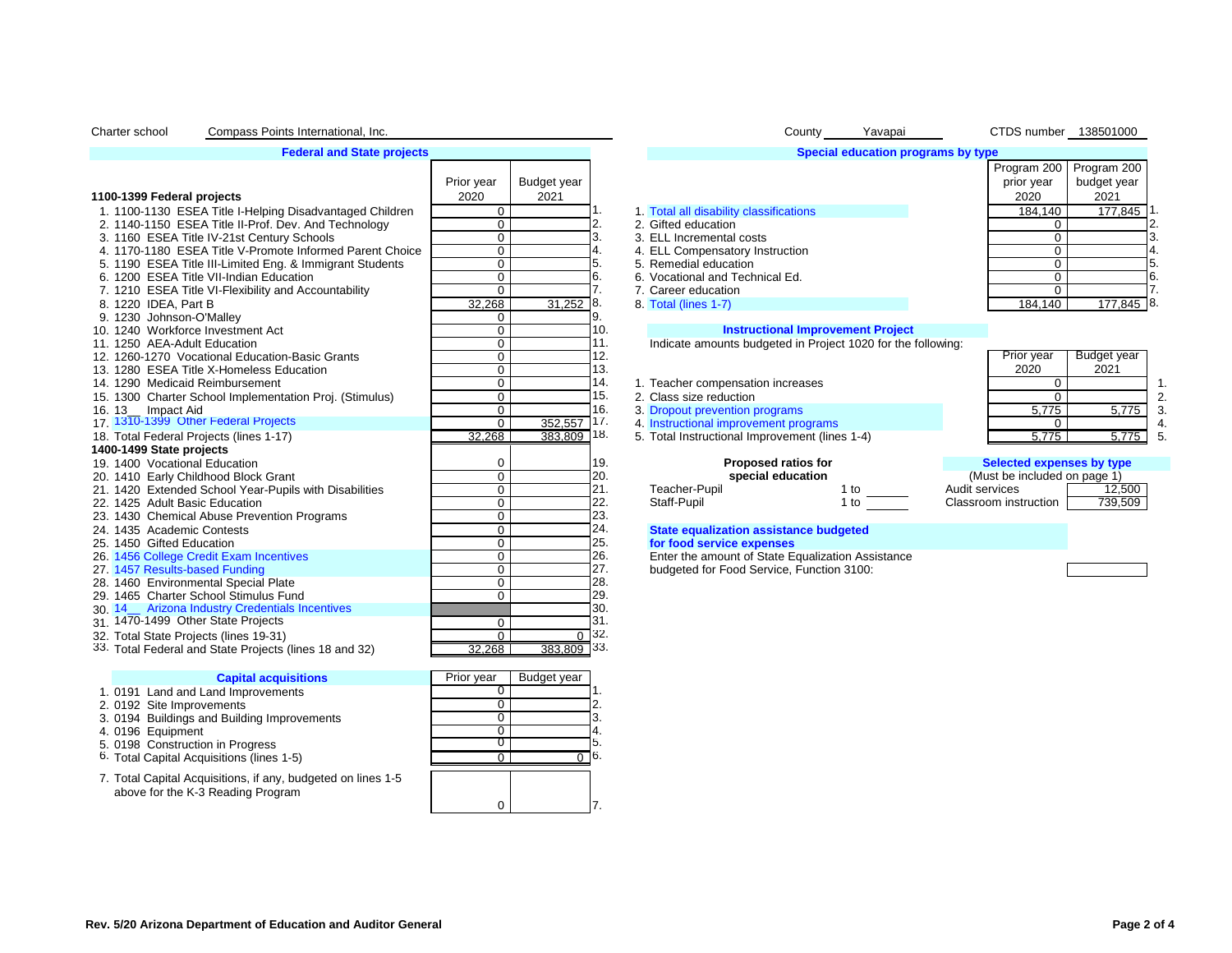# Charter school Compass Points International, Inc. Charter and County Cavapai County Yavapai CTDS number 138501000

|                                                                                              |            | Employee       | Purchased        |                |                   | Totals         | ℅          |
|----------------------------------------------------------------------------------------------|------------|----------------|------------------|----------------|-------------------|----------------|------------|
| Expenses                                                                                     | Salaries   | benefits       | services         | Supplies       | <b>Prior</b> year | Budget year    | Increase/  |
|                                                                                              | 6100       | 6200           | 6300, 6400, 6500 | 6600           | 2020              | 2021           | Decrease   |
| Classroom Site Project 1011 - Base Salary<br>100 Regular Education                           |            |                |                  |                |                   |                |            |
| 1000 Instruction                                                                             | 22.640     | 2,265          |                  |                | 17,000            | 24,905         | 46.5% 1.   |
| 2100 Support Services - Students                                                             |            |                |                  |                | 0                 |                | 2.         |
| 2200 Support Services - Instruction<br>3                                                     |            |                |                  |                | $\overline{0}$    | $\sigma$       | 3.         |
| Program 100 Subtotal (lines 1-3)<br>4                                                        | 22,640     | 2,265          |                  |                | 17,000            | 24,905         | 46.5% 4.   |
| 200 Special Education                                                                        |            |                |                  |                |                   |                |            |
| 1000 Instruction                                                                             |            |                |                  |                | $\mathbf 0$       | $\Omega$       | 5.         |
| 2100 Support Services - Students<br>6                                                        |            |                |                  |                | 0                 | 0              | 6.         |
| 2200 Support Services - Instruction                                                          |            |                |                  |                | 0                 | $\Omega$       | 7.         |
| Program 200 Subtotal (lines 5-7)<br>8                                                        | U          | U              |                  |                | υ                 | ถ              | 8.         |
| Other Programs (Specify)                                                                     |            |                |                  |                |                   |                |            |
| 1000 Instruction<br>9                                                                        |            |                |                  |                | $\Omega$          | $\Omega$       | 9.         |
| 2100 Support Services - Students<br>10                                                       |            |                |                  |                | $\sigma$          | ถ              | 10.        |
| 2200 Support Services - Instruction<br>11                                                    |            |                |                  |                | 0                 | $\sigma$       | 11.        |
| 3300 Community Services Operations<br>12.                                                    |            |                |                  |                |                   | $\sigma$       | 12.        |
| Other Programs Subtotal (lines 9-12)<br>13.                                                  | 0          | $\sigma$       |                  |                | 0                 | $^{\circ}$     | 13.        |
| Total Expenses (lines 4, 8, and 13)<br>14.                                                   | 22,640     | 2,265          |                  |                | 17,000            | 24,905         | 46.5% 14.  |
| Classroom Site Project 1012 - Performance Pay                                                |            |                |                  |                |                   |                |            |
| 100 Regular Education                                                                        |            |                |                  |                |                   |                |            |
| 1000 Instruction<br>15.                                                                      | 45,280     | 4,530          |                  |                | 34,000            | 49,810         | 46.5% 15.  |
| 2100 Support Services - Students<br>16.                                                      |            |                |                  |                | 0                 |                | 16.        |
| 2200 Support Services - Instruction<br>17                                                    |            |                |                  |                | $\sigma$          | $\sigma$       | 17.        |
| Program 100 Subtotal (lines 15-17)<br>18.                                                    | 45,280     | 4,530          |                  |                | 34,000            | 49,810         | 46.5% 18.  |
| 200 Special Education                                                                        |            |                |                  |                |                   |                |            |
| 1000 Instruction<br>19.                                                                      |            |                |                  |                | $\Omega$          | $\Omega$       | 19.        |
| 2100 Support Services - Students<br>20                                                       |            |                |                  |                | 0                 | $\sigma$       | 20.        |
| 2200 Support Services - Instruction<br>21                                                    |            |                |                  |                | $\sigma$          | $^{\circ}$     | 21.        |
| Program 200 Subtotal (lines 19-21)<br>22                                                     | $^{\circ}$ | $\overline{0}$ |                  |                | $\sigma$          | $^{\circ}$     | 22.        |
| Other Programs (Specify)                                                                     |            |                |                  |                |                   |                |            |
| 1000 Instruction<br>23                                                                       |            |                |                  |                | $\Omega$          | $\Omega$       | 23.        |
| 24<br>2100 Support Services - Students                                                       |            |                |                  |                | $^{\circ}$        | $^{\circ}$     | 24.        |
| 25<br>2200 Support Services - Instruction                                                    |            |                |                  |                | π                 | $\sigma$       | 25.        |
| 3300 Community Services Operations<br>26.                                                    |            |                |                  |                |                   | ถ              | 26.        |
| Other Programs Subtotal (lines 23-26)<br>27.                                                 | O          | $\sigma$       |                  |                | O                 | $\sigma$       | 27.        |
| Total Expenses (lines 18, 22, and 27)<br>28.                                                 | 45.280     | 4,530          |                  |                | 34,000            | 49,810         | 46.5% 28.  |
| Classroom Site Project 1013 - Other                                                          |            |                |                  |                |                   |                |            |
| 100 Regular Education                                                                        |            |                |                  |                |                   |                |            |
| 1000 Instruction<br>29                                                                       | 45,280     | 4,530          |                  |                | 34,000            | 49,810         | 46.5% 29.  |
| 30<br>2100 Support Services - Students<br>31                                                 |            |                |                  |                | $\Omega$          |                | 30.<br>31. |
| 2200 Support Services - Instruction<br>2300 Support Services - General Administration<br>32. |            |                |                  |                | υ                 | U<br>U         | 32.        |
| Program 100 Subtotal (lines 29-32)                                                           |            |                |                  |                |                   |                |            |
| 33.<br>200 Special Education                                                                 | 45,280     | 4,530          | 0                | $\sigma$       | 34,000            | 49,810         | 46.5% 33.  |
| 1000 Instruction<br>34                                                                       |            |                |                  |                | $\Omega$          | $\Omega$       | 34.        |
| 2100 Support Services - Students<br>35                                                       |            |                |                  |                | $\overline{0}$    | $\sigma$       | 35.        |
| 36.<br>2200 Support Services - Instruction                                                   |            |                |                  |                | 0                 | $\overline{0}$ | 36.        |
| 2300 Support Services - General Administration<br>37                                         |            |                |                  |                |                   | $\overline{0}$ | 37.        |
| Program 200 Subtotal (lines 34-37)<br>38.                                                    | 0          | $\overline{0}$ | $^{\rm o}$       | $\overline{0}$ | $\overline{0}$    | $\sigma$       | 38.        |
| 530 Dropout Prevention Programs                                                              |            |                |                  |                |                   |                |            |
| 39.<br>1000 Instruction                                                                      |            |                |                  |                | $\mathbf 0$       | $\Omega$       | 39.        |
| Other Programs (Specify)                                                                     |            |                |                  |                |                   |                |            |
| 1000 Instruction<br>40                                                                       |            |                |                  |                | $\mathbf 0$       | $\mathbf 0$    | 40.        |
| 2100, 2200 Support Services - Students/Instruction<br>41                                     |            |                |                  |                | 0                 | $\sigma$       | 41.        |
| 42                                                                                           |            |                |                  |                |                   | $\sigma$       | 42.        |
| 2300 Support Services - General Administration<br>3300 Community Services Operations<br>43   |            |                |                  |                |                   | $\Omega$       | 43.        |
| Other Programs Subtotal (lines 40-43)<br>44.                                                 | $\Omega$   | $\Omega$       | $\sigma$         | $\overline{0}$ | $\overline{0}$    | $^{\circ}$     | 44.        |
| Total Expenses (lines 33, 38, 39, and 44)<br>45.                                             | 45,280     | 4,530          | $\overline{0}$   | $\overline{0}$ | 34,000            | 49,810         | 46.5% 45.  |
| Total Classroom Site Projects (lines 14, 28, and 45)<br>46.                                  | 113,200    | 11,325         | $\overline{0}$   | $\overline{0}$ | 85,000            | 124,525        | 46.5% 46.  |
|                                                                                              |            |                |                  |                |                   |                |            |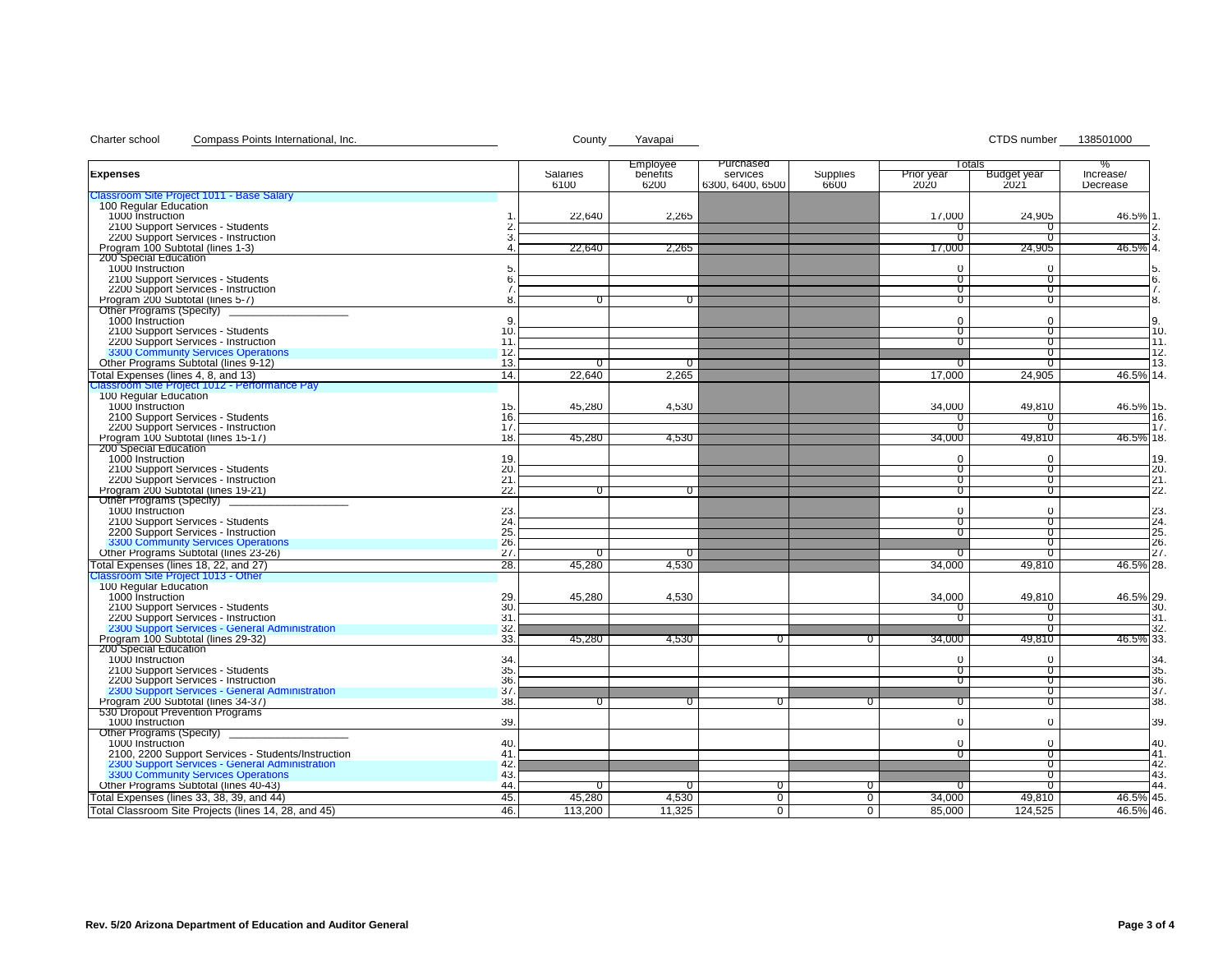|                                                |                 |       | Number of     |          |          | Purchased   |          |          |            | <b>Totals</b> |           |    |
|------------------------------------------------|-----------------|-------|---------------|----------|----------|-------------|----------|----------|------------|---------------|-----------|----|
|                                                |                 |       | personnel     |          | Employee | services    |          |          |            |               | %         |    |
| <b>Expenses</b>                                |                 | Prior | <b>Budget</b> | Salaries | benefits | 6300, 6400, | Supplies | Other    | Prior year | Budget year   | Increase/ |    |
|                                                |                 | year  | year          | 6100     | 6200     | 6500        | 6600     | 6800     | 2020       | 2021          | Decrease  |    |
| English Language Learner Project - 1071        |                 |       |               |          |          |             |          |          |            |               |           |    |
| 260 Special Education-ELL Incremental Costs    |                 |       |               |          |          |             |          |          |            |               |           |    |
| 1000 Instruction                               |                 | 0.00  |               |          |          |             |          |          | $\Omega$   | $\Omega$      |           |    |
| <b>Support Services</b>                        |                 |       |               |          |          |             |          |          |            |               |           |    |
| 2100 Students                                  | 2.              | 0.00  |               |          |          |             |          |          | $\Omega$   |               |           | 2. |
| 2200 Instruction                               |                 | 0.00  |               |          |          |             |          |          | 0          |               |           |    |
| 2300 General Administration                    |                 | 0.00  |               |          |          |             |          |          |            |               |           |    |
| 2400 School Administration                     |                 | 0.00  |               |          |          |             |          |          | በ          |               |           |    |
| 2500 Central Services                          | ĥ               | 0.00  |               |          |          |             |          |          | 0          |               |           |    |
| 2600 Operation & Maintenance of Plant          |                 | 0.00  |               |          |          |             |          |          | 0          |               |           |    |
| 2900 Other Support Services                    | 8.              | 0.00  |               |          |          |             |          |          | 0          |               |           | 8. |
| Program 260 Subtotal (lines 1-8)               | 9               | 0.00  | 0.00          | $\Omega$ | 0        | 0           | $\Omega$ | $\Omega$ | 0          |               |           | 9. |
| 430 Pupil Transportation-ELL Incremental Costs |                 |       |               |          |          |             |          |          |            |               |           |    |
| <b>Support Services</b>                        |                 |       |               |          |          |             |          |          |            |               |           |    |
| 2700 Student Transportation                    | 10 <sub>1</sub> | 0.00  |               |          |          |             |          |          | 0          |               |           | 10 |
| Total expenses (lines 9 and 10)                | 11              | 0.00  | 0.00          | $\Omega$ | 0        | U           | $\Omega$ | $\Omega$ | $\Omega$   |               |           | 11 |

Charter School Compass Points International, Inc. Notable 2001 138501000 County Navapai New York CTDS number 138501000

|                                                       |      |       | Number of     |          |          | Purchased   |          |       |            | <b>Totals</b> |           |     |
|-------------------------------------------------------|------|-------|---------------|----------|----------|-------------|----------|-------|------------|---------------|-----------|-----|
|                                                       |      |       | personnel     |          | Employee | services    |          |       |            |               | %         |     |
| <b>Expenses</b>                                       |      | Prior | <b>Budget</b> | Salaries | benefits | 6300, 6400, | Supplies | Other | Prior year | Budget year   | Increase/ |     |
|                                                       |      | year  | year          | 6100     | 6200     | 6500        | 6600     | 6800  | 2020       | 2021          | Decrease  |     |
| Compensatory Instruction Project - 1072               |      |       |               |          |          |             |          |       |            |               |           |     |
| 265 Special Education-ELL Compensatory Instruction    |      |       |               |          |          |             |          |       |            |               |           |     |
| 1000 Instruction                                      | 12.1 | 0.00  |               |          |          |             |          |       |            | $\Omega$      |           | 12. |
| <b>Support Services</b>                               |      |       |               |          |          |             |          |       |            |               |           |     |
| 2100 Students                                         | 13.  | 0.00  |               |          |          |             |          |       |            |               |           | 13. |
| 2200 Instruction                                      | 14.  | 0.00  |               |          |          |             |          |       |            |               |           | 14. |
| 2300 General Administration                           | 15.  | 0.00  |               |          |          |             |          |       |            |               |           | 15  |
| 2400 School Administration                            | 16.  | 0.00  |               |          |          |             |          |       |            |               |           | 16  |
| 2500 Central Services                                 | 17.  | 0.00  |               |          |          |             |          |       |            |               |           | 17. |
| 2600 Operation & Maintenance of Plant                 | 18.1 | 0.00  |               |          |          |             |          |       |            |               |           | 18  |
| 2900 Other Support Services                           | 19.1 | 0.00  |               |          |          |             |          |       |            |               |           | 19. |
| Program 265 Subtotal (lines 12-19)                    | 20.1 | 0.00  | 0.00          | $\Omega$ | 0        |             | $\Omega$ | 0     |            |               |           | 20  |
| 435 Pupil Transportation-ELL Compensatory Instruction |      |       |               |          |          |             |          |       |            |               |           |     |
| <b>Support Services</b>                               |      |       |               |          |          |             |          |       |            |               |           |     |
| 2700 Student Transportation                           | 21.  | 0.00  |               |          |          |             |          |       | C          | $\Omega$      |           | 21  |
| Total expenses (lines 20 and 21)                      | 22.1 | 0.00  | 0.00          | $\Omega$ |          |             | $\Omega$ | 0     | C          |               |           | 22. |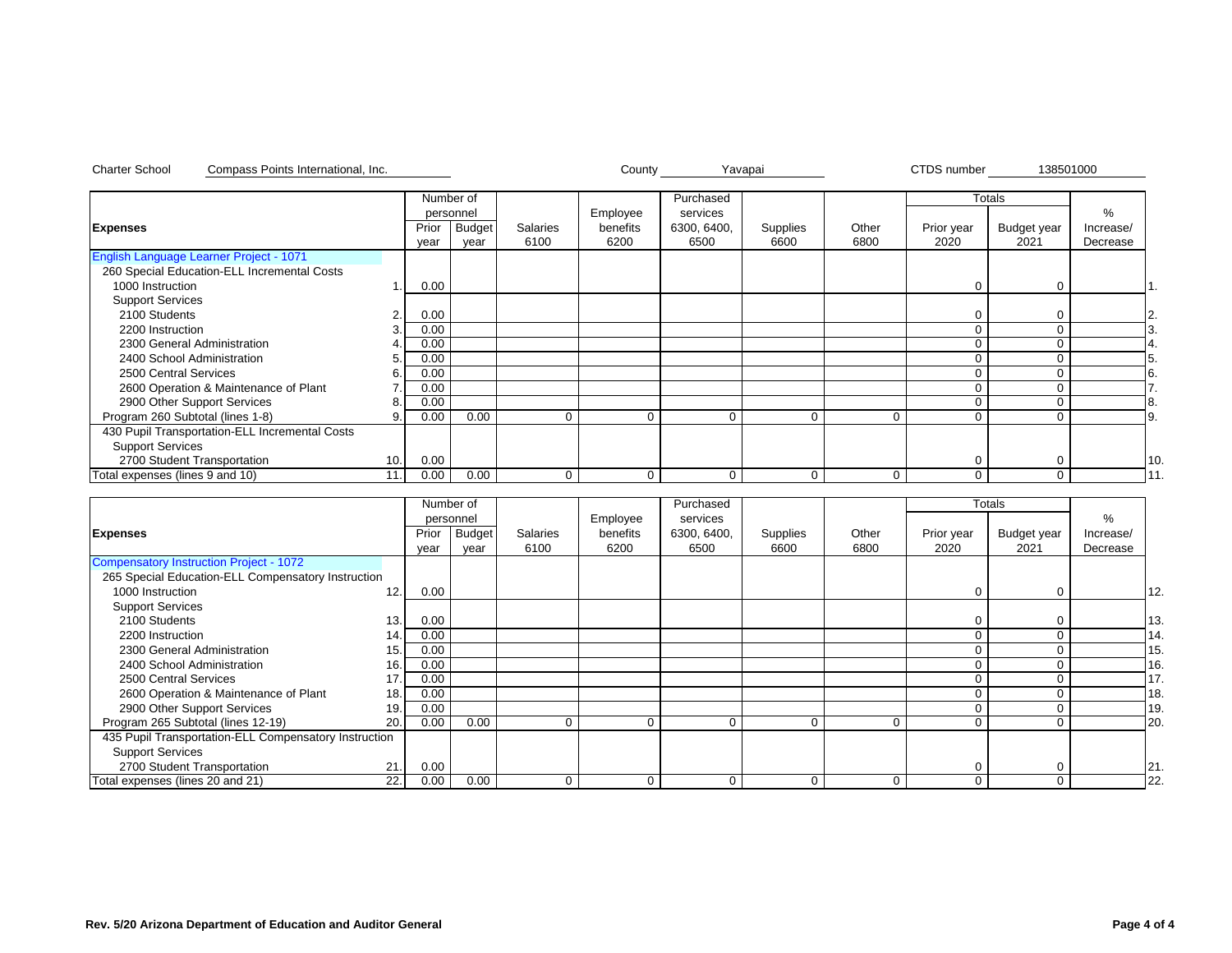# **FY 2021 Summary of charter school proposed budget**

CTDS number 138501000

| 1000 Schoolwide Project<br>%<br>Totals<br>The budget of Compass Points International, Inc. (d.b.a. Northpoint Academy) for fiscal year 2021<br>Budget year<br>Prior year<br>Increase/<br>2021<br>100 Regular Education<br>2020<br>Decrease<br>was officially proposed by the Governing Board on June 02, 2020. The complete budget may be<br>593,214<br>$-12.4%$<br>1000 Instruction<br>677,427<br>reviewed by contacting Sharon Felker at 9287173272 or sharonfelker@northpointacademy.org.<br><b>Support Services</b><br>2100 Students<br>129,997<br>147,447<br>13.4%<br>28,382<br>$-36.5%$<br>2200 Instruction<br>44,700<br>%<br>Totals<br>5,000<br>150.0%<br>2300 General Administration<br>2,000<br>Special education programs<br>Prior year<br><b>Budget year</b><br>Increase/<br>201,320<br>178,041<br>$-11.6%$<br>2021<br>2400 School Administration<br>2020<br>Decrease<br>89,984<br>184,140<br>177.845<br>$-3.4%$<br>2500 Central Services<br>80,641<br>11.6%<br>Total all disability classifications<br>393,156<br>175,960<br>$-55.2%$<br>2600 Operation & Maintenance of Plant<br>Gifted education<br>$\Omega$<br>0<br><b>ELL Incremental costs</b><br>2900 Other Support Services<br>0<br>$\Omega$<br>0<br>$\Omega$<br>$\overline{0}$<br>3000 Operation of Noninstructional Services<br>0<br><b>ELL Compensatory Instruction</b><br>0<br>0<br>$\overline{0}$<br>Remedial education<br>$\overline{0}$<br>4000 Facilities Acquisition & Construction<br>0<br>0<br>135,000<br>5000 Debt Service<br>Vocational and Technical Ed.<br>$\overline{0}$<br>0<br>0<br>610 School-Sponsored Cocurricular Activities<br>$\overline{0}$<br>$\overline{0}$<br>$\overline{0}$<br>$\mathbf{0}$<br>Career education<br>$\overline{0}$<br>$\overline{0}$<br>184,140<br>177,845<br>620 School-Sponsored Athletics<br>Total<br>630, 700, 800, 900 Other Programs<br>$\overline{0}$<br>$\Omega$<br>1,529,241<br>1,353,028<br><b>Regular Education Subtotal</b><br>$-11.5%$<br><b>Expenses by project</b><br>200 Special Education<br>$\frac{9}{6}$<br>Totals<br>1000 Instruction<br>$-8.7%$<br>160,310<br>146,295<br>Prior year<br>Increase/<br>Budget year<br>2021<br><b>Support Services</b><br>2020<br>Decrease<br>2100 Students<br>23,830<br>31,550<br>32.4%<br>1,575,565<br>Schoolwide<br>1,783,697<br>$-11.7%$<br><b>Classroom Site Projects</b><br>46.5%<br>2200 Instruction<br>$\mathbf 0$<br>85,000<br>124,525<br>$\Omega$<br>$\overline{0}$<br>0.0%<br>2300 General Administration<br>Instructional Improvement<br>5,775<br>$\Omega$<br>5,775<br>$\overline{0}$<br>2400 School Administration<br>$\overline{0}$<br>English Language Learner<br>$\Omega$<br>0<br>$\overline{0}$<br>$\overline{0}$<br>$\overline{0}$<br>2500 Central Services<br><b>ELL Compensatory Instruction</b><br>$\Omega$<br>$\overline{0}$<br>$\overline{0}$<br>32,268<br>383,809<br>2600 Operation & Maintenance of Plant<br>1089.4%<br><b>Federal Projects</b><br>$\overline{0}$<br>$\overline{0}$<br>2900 Other Support Services<br><b>State Projects</b><br>$\mathbf 0$<br>$\Omega$<br>$\overline{0}$<br>3000 Operation of Noninstructional Services<br>0<br>Capital acquisitions<br>$\Omega$<br>$\Omega$<br>4000 Facilities Acquisition & Construction<br>$\overline{0}$<br>$\overline{0}$<br>1,906,740<br>2,089,674<br>9.6%<br><b>Total expenses</b><br>5000 Debt Service<br>$\overline{0}$<br>$\overline{0}$<br>177,845<br><b>Special Education Subtotal</b><br>184,140<br>$-3.4%$<br>Average teacher salary<br>400 Pupil Transportation<br>Average salary of all teachers employed in the budget year 2021<br>44,692<br>70,316<br>$-36.4%$<br>38,995<br>530 Dropout Prevention Programs<br>Average salary of all teachers employed in the prior year 2020<br>38,311<br>$\Omega$<br>$\mathbf 0$<br>540 Joint Career & Tech. Ed. & Voc. Ed. Center<br>$\overline{0}$<br>$\overline{0}$<br>Increase in average teacher salary from the prior year 2020<br>684<br>550 K-3 Reading<br>$\Omega$<br>$\Omega$<br>1.8%<br>Percentage increase<br>Total<br>1,783,697<br>1,575,565<br>$-11.7%$<br>Comments on average salary calculation (optional): Teachers salaries were increased | <b>I EVE</b> Building of Charler School proposed budget |  |  | <b>UUUU LUUU</b> |         |
|------------------------------------------------------------------------------------------------------------------------------------------------------------------------------------------------------------------------------------------------------------------------------------------------------------------------------------------------------------------------------------------------------------------------------------------------------------------------------------------------------------------------------------------------------------------------------------------------------------------------------------------------------------------------------------------------------------------------------------------------------------------------------------------------------------------------------------------------------------------------------------------------------------------------------------------------------------------------------------------------------------------------------------------------------------------------------------------------------------------------------------------------------------------------------------------------------------------------------------------------------------------------------------------------------------------------------------------------------------------------------------------------------------------------------------------------------------------------------------------------------------------------------------------------------------------------------------------------------------------------------------------------------------------------------------------------------------------------------------------------------------------------------------------------------------------------------------------------------------------------------------------------------------------------------------------------------------------------------------------------------------------------------------------------------------------------------------------------------------------------------------------------------------------------------------------------------------------------------------------------------------------------------------------------------------------------------------------------------------------------------------------------------------------------------------------------------------------------------------------------------------------------------------------------------------------------------------------------------------------------------------------------------------------------------------------------------------------------------------------------------------------------------------------------------------------------------------------------------------------------------------------------------------------------------------------------------------------------------------------------------------------------------------------------------------------------------------------------------------------------------------------------------------------------------------------------------------------------------------------------------------------------------------------------------------------------------------------------------------------------------------------------------------------------------------------------------------------------------------------------------------------------------------------------------------------------------------------------------------------------------------------------------------------------------------------------------------------------------------------------------------------------------------------------------------------------------------------------------------------------------------------------------------------------------------------------------------------------------------------------------------------------------------------------------------------------------------------------------------------------------------------------------------|---------------------------------------------------------|--|--|------------------|---------|
|                                                                                                                                                                                                                                                                                                                                                                                                                                                                                                                                                                                                                                                                                                                                                                                                                                                                                                                                                                                                                                                                                                                                                                                                                                                                                                                                                                                                                                                                                                                                                                                                                                                                                                                                                                                                                                                                                                                                                                                                                                                                                                                                                                                                                                                                                                                                                                                                                                                                                                                                                                                                                                                                                                                                                                                                                                                                                                                                                                                                                                                                                                                                                                                                                                                                                                                                                                                                                                                                                                                                                                                                                                                                                                                                                                                                                                                                                                                                                                                                                                                                                                                                                            |                                                         |  |  |                  |         |
|                                                                                                                                                                                                                                                                                                                                                                                                                                                                                                                                                                                                                                                                                                                                                                                                                                                                                                                                                                                                                                                                                                                                                                                                                                                                                                                                                                                                                                                                                                                                                                                                                                                                                                                                                                                                                                                                                                                                                                                                                                                                                                                                                                                                                                                                                                                                                                                                                                                                                                                                                                                                                                                                                                                                                                                                                                                                                                                                                                                                                                                                                                                                                                                                                                                                                                                                                                                                                                                                                                                                                                                                                                                                                                                                                                                                                                                                                                                                                                                                                                                                                                                                                            |                                                         |  |  |                  |         |
|                                                                                                                                                                                                                                                                                                                                                                                                                                                                                                                                                                                                                                                                                                                                                                                                                                                                                                                                                                                                                                                                                                                                                                                                                                                                                                                                                                                                                                                                                                                                                                                                                                                                                                                                                                                                                                                                                                                                                                                                                                                                                                                                                                                                                                                                                                                                                                                                                                                                                                                                                                                                                                                                                                                                                                                                                                                                                                                                                                                                                                                                                                                                                                                                                                                                                                                                                                                                                                                                                                                                                                                                                                                                                                                                                                                                                                                                                                                                                                                                                                                                                                                                                            |                                                         |  |  |                  |         |
|                                                                                                                                                                                                                                                                                                                                                                                                                                                                                                                                                                                                                                                                                                                                                                                                                                                                                                                                                                                                                                                                                                                                                                                                                                                                                                                                                                                                                                                                                                                                                                                                                                                                                                                                                                                                                                                                                                                                                                                                                                                                                                                                                                                                                                                                                                                                                                                                                                                                                                                                                                                                                                                                                                                                                                                                                                                                                                                                                                                                                                                                                                                                                                                                                                                                                                                                                                                                                                                                                                                                                                                                                                                                                                                                                                                                                                                                                                                                                                                                                                                                                                                                                            |                                                         |  |  |                  |         |
|                                                                                                                                                                                                                                                                                                                                                                                                                                                                                                                                                                                                                                                                                                                                                                                                                                                                                                                                                                                                                                                                                                                                                                                                                                                                                                                                                                                                                                                                                                                                                                                                                                                                                                                                                                                                                                                                                                                                                                                                                                                                                                                                                                                                                                                                                                                                                                                                                                                                                                                                                                                                                                                                                                                                                                                                                                                                                                                                                                                                                                                                                                                                                                                                                                                                                                                                                                                                                                                                                                                                                                                                                                                                                                                                                                                                                                                                                                                                                                                                                                                                                                                                                            |                                                         |  |  |                  |         |
|                                                                                                                                                                                                                                                                                                                                                                                                                                                                                                                                                                                                                                                                                                                                                                                                                                                                                                                                                                                                                                                                                                                                                                                                                                                                                                                                                                                                                                                                                                                                                                                                                                                                                                                                                                                                                                                                                                                                                                                                                                                                                                                                                                                                                                                                                                                                                                                                                                                                                                                                                                                                                                                                                                                                                                                                                                                                                                                                                                                                                                                                                                                                                                                                                                                                                                                                                                                                                                                                                                                                                                                                                                                                                                                                                                                                                                                                                                                                                                                                                                                                                                                                                            |                                                         |  |  |                  |         |
|                                                                                                                                                                                                                                                                                                                                                                                                                                                                                                                                                                                                                                                                                                                                                                                                                                                                                                                                                                                                                                                                                                                                                                                                                                                                                                                                                                                                                                                                                                                                                                                                                                                                                                                                                                                                                                                                                                                                                                                                                                                                                                                                                                                                                                                                                                                                                                                                                                                                                                                                                                                                                                                                                                                                                                                                                                                                                                                                                                                                                                                                                                                                                                                                                                                                                                                                                                                                                                                                                                                                                                                                                                                                                                                                                                                                                                                                                                                                                                                                                                                                                                                                                            |                                                         |  |  |                  |         |
|                                                                                                                                                                                                                                                                                                                                                                                                                                                                                                                                                                                                                                                                                                                                                                                                                                                                                                                                                                                                                                                                                                                                                                                                                                                                                                                                                                                                                                                                                                                                                                                                                                                                                                                                                                                                                                                                                                                                                                                                                                                                                                                                                                                                                                                                                                                                                                                                                                                                                                                                                                                                                                                                                                                                                                                                                                                                                                                                                                                                                                                                                                                                                                                                                                                                                                                                                                                                                                                                                                                                                                                                                                                                                                                                                                                                                                                                                                                                                                                                                                                                                                                                                            |                                                         |  |  |                  |         |
|                                                                                                                                                                                                                                                                                                                                                                                                                                                                                                                                                                                                                                                                                                                                                                                                                                                                                                                                                                                                                                                                                                                                                                                                                                                                                                                                                                                                                                                                                                                                                                                                                                                                                                                                                                                                                                                                                                                                                                                                                                                                                                                                                                                                                                                                                                                                                                                                                                                                                                                                                                                                                                                                                                                                                                                                                                                                                                                                                                                                                                                                                                                                                                                                                                                                                                                                                                                                                                                                                                                                                                                                                                                                                                                                                                                                                                                                                                                                                                                                                                                                                                                                                            |                                                         |  |  |                  |         |
|                                                                                                                                                                                                                                                                                                                                                                                                                                                                                                                                                                                                                                                                                                                                                                                                                                                                                                                                                                                                                                                                                                                                                                                                                                                                                                                                                                                                                                                                                                                                                                                                                                                                                                                                                                                                                                                                                                                                                                                                                                                                                                                                                                                                                                                                                                                                                                                                                                                                                                                                                                                                                                                                                                                                                                                                                                                                                                                                                                                                                                                                                                                                                                                                                                                                                                                                                                                                                                                                                                                                                                                                                                                                                                                                                                                                                                                                                                                                                                                                                                                                                                                                                            |                                                         |  |  |                  |         |
|                                                                                                                                                                                                                                                                                                                                                                                                                                                                                                                                                                                                                                                                                                                                                                                                                                                                                                                                                                                                                                                                                                                                                                                                                                                                                                                                                                                                                                                                                                                                                                                                                                                                                                                                                                                                                                                                                                                                                                                                                                                                                                                                                                                                                                                                                                                                                                                                                                                                                                                                                                                                                                                                                                                                                                                                                                                                                                                                                                                                                                                                                                                                                                                                                                                                                                                                                                                                                                                                                                                                                                                                                                                                                                                                                                                                                                                                                                                                                                                                                                                                                                                                                            |                                                         |  |  |                  |         |
|                                                                                                                                                                                                                                                                                                                                                                                                                                                                                                                                                                                                                                                                                                                                                                                                                                                                                                                                                                                                                                                                                                                                                                                                                                                                                                                                                                                                                                                                                                                                                                                                                                                                                                                                                                                                                                                                                                                                                                                                                                                                                                                                                                                                                                                                                                                                                                                                                                                                                                                                                                                                                                                                                                                                                                                                                                                                                                                                                                                                                                                                                                                                                                                                                                                                                                                                                                                                                                                                                                                                                                                                                                                                                                                                                                                                                                                                                                                                                                                                                                                                                                                                                            |                                                         |  |  |                  |         |
|                                                                                                                                                                                                                                                                                                                                                                                                                                                                                                                                                                                                                                                                                                                                                                                                                                                                                                                                                                                                                                                                                                                                                                                                                                                                                                                                                                                                                                                                                                                                                                                                                                                                                                                                                                                                                                                                                                                                                                                                                                                                                                                                                                                                                                                                                                                                                                                                                                                                                                                                                                                                                                                                                                                                                                                                                                                                                                                                                                                                                                                                                                                                                                                                                                                                                                                                                                                                                                                                                                                                                                                                                                                                                                                                                                                                                                                                                                                                                                                                                                                                                                                                                            |                                                         |  |  |                  |         |
|                                                                                                                                                                                                                                                                                                                                                                                                                                                                                                                                                                                                                                                                                                                                                                                                                                                                                                                                                                                                                                                                                                                                                                                                                                                                                                                                                                                                                                                                                                                                                                                                                                                                                                                                                                                                                                                                                                                                                                                                                                                                                                                                                                                                                                                                                                                                                                                                                                                                                                                                                                                                                                                                                                                                                                                                                                                                                                                                                                                                                                                                                                                                                                                                                                                                                                                                                                                                                                                                                                                                                                                                                                                                                                                                                                                                                                                                                                                                                                                                                                                                                                                                                            |                                                         |  |  |                  |         |
|                                                                                                                                                                                                                                                                                                                                                                                                                                                                                                                                                                                                                                                                                                                                                                                                                                                                                                                                                                                                                                                                                                                                                                                                                                                                                                                                                                                                                                                                                                                                                                                                                                                                                                                                                                                                                                                                                                                                                                                                                                                                                                                                                                                                                                                                                                                                                                                                                                                                                                                                                                                                                                                                                                                                                                                                                                                                                                                                                                                                                                                                                                                                                                                                                                                                                                                                                                                                                                                                                                                                                                                                                                                                                                                                                                                                                                                                                                                                                                                                                                                                                                                                                            |                                                         |  |  |                  |         |
|                                                                                                                                                                                                                                                                                                                                                                                                                                                                                                                                                                                                                                                                                                                                                                                                                                                                                                                                                                                                                                                                                                                                                                                                                                                                                                                                                                                                                                                                                                                                                                                                                                                                                                                                                                                                                                                                                                                                                                                                                                                                                                                                                                                                                                                                                                                                                                                                                                                                                                                                                                                                                                                                                                                                                                                                                                                                                                                                                                                                                                                                                                                                                                                                                                                                                                                                                                                                                                                                                                                                                                                                                                                                                                                                                                                                                                                                                                                                                                                                                                                                                                                                                            |                                                         |  |  |                  |         |
|                                                                                                                                                                                                                                                                                                                                                                                                                                                                                                                                                                                                                                                                                                                                                                                                                                                                                                                                                                                                                                                                                                                                                                                                                                                                                                                                                                                                                                                                                                                                                                                                                                                                                                                                                                                                                                                                                                                                                                                                                                                                                                                                                                                                                                                                                                                                                                                                                                                                                                                                                                                                                                                                                                                                                                                                                                                                                                                                                                                                                                                                                                                                                                                                                                                                                                                                                                                                                                                                                                                                                                                                                                                                                                                                                                                                                                                                                                                                                                                                                                                                                                                                                            |                                                         |  |  |                  | $-3.4%$ |
|                                                                                                                                                                                                                                                                                                                                                                                                                                                                                                                                                                                                                                                                                                                                                                                                                                                                                                                                                                                                                                                                                                                                                                                                                                                                                                                                                                                                                                                                                                                                                                                                                                                                                                                                                                                                                                                                                                                                                                                                                                                                                                                                                                                                                                                                                                                                                                                                                                                                                                                                                                                                                                                                                                                                                                                                                                                                                                                                                                                                                                                                                                                                                                                                                                                                                                                                                                                                                                                                                                                                                                                                                                                                                                                                                                                                                                                                                                                                                                                                                                                                                                                                                            |                                                         |  |  |                  |         |
|                                                                                                                                                                                                                                                                                                                                                                                                                                                                                                                                                                                                                                                                                                                                                                                                                                                                                                                                                                                                                                                                                                                                                                                                                                                                                                                                                                                                                                                                                                                                                                                                                                                                                                                                                                                                                                                                                                                                                                                                                                                                                                                                                                                                                                                                                                                                                                                                                                                                                                                                                                                                                                                                                                                                                                                                                                                                                                                                                                                                                                                                                                                                                                                                                                                                                                                                                                                                                                                                                                                                                                                                                                                                                                                                                                                                                                                                                                                                                                                                                                                                                                                                                            |                                                         |  |  |                  |         |
|                                                                                                                                                                                                                                                                                                                                                                                                                                                                                                                                                                                                                                                                                                                                                                                                                                                                                                                                                                                                                                                                                                                                                                                                                                                                                                                                                                                                                                                                                                                                                                                                                                                                                                                                                                                                                                                                                                                                                                                                                                                                                                                                                                                                                                                                                                                                                                                                                                                                                                                                                                                                                                                                                                                                                                                                                                                                                                                                                                                                                                                                                                                                                                                                                                                                                                                                                                                                                                                                                                                                                                                                                                                                                                                                                                                                                                                                                                                                                                                                                                                                                                                                                            |                                                         |  |  |                  |         |
|                                                                                                                                                                                                                                                                                                                                                                                                                                                                                                                                                                                                                                                                                                                                                                                                                                                                                                                                                                                                                                                                                                                                                                                                                                                                                                                                                                                                                                                                                                                                                                                                                                                                                                                                                                                                                                                                                                                                                                                                                                                                                                                                                                                                                                                                                                                                                                                                                                                                                                                                                                                                                                                                                                                                                                                                                                                                                                                                                                                                                                                                                                                                                                                                                                                                                                                                                                                                                                                                                                                                                                                                                                                                                                                                                                                                                                                                                                                                                                                                                                                                                                                                                            |                                                         |  |  |                  |         |
|                                                                                                                                                                                                                                                                                                                                                                                                                                                                                                                                                                                                                                                                                                                                                                                                                                                                                                                                                                                                                                                                                                                                                                                                                                                                                                                                                                                                                                                                                                                                                                                                                                                                                                                                                                                                                                                                                                                                                                                                                                                                                                                                                                                                                                                                                                                                                                                                                                                                                                                                                                                                                                                                                                                                                                                                                                                                                                                                                                                                                                                                                                                                                                                                                                                                                                                                                                                                                                                                                                                                                                                                                                                                                                                                                                                                                                                                                                                                                                                                                                                                                                                                                            |                                                         |  |  |                  |         |
|                                                                                                                                                                                                                                                                                                                                                                                                                                                                                                                                                                                                                                                                                                                                                                                                                                                                                                                                                                                                                                                                                                                                                                                                                                                                                                                                                                                                                                                                                                                                                                                                                                                                                                                                                                                                                                                                                                                                                                                                                                                                                                                                                                                                                                                                                                                                                                                                                                                                                                                                                                                                                                                                                                                                                                                                                                                                                                                                                                                                                                                                                                                                                                                                                                                                                                                                                                                                                                                                                                                                                                                                                                                                                                                                                                                                                                                                                                                                                                                                                                                                                                                                                            |                                                         |  |  |                  |         |
|                                                                                                                                                                                                                                                                                                                                                                                                                                                                                                                                                                                                                                                                                                                                                                                                                                                                                                                                                                                                                                                                                                                                                                                                                                                                                                                                                                                                                                                                                                                                                                                                                                                                                                                                                                                                                                                                                                                                                                                                                                                                                                                                                                                                                                                                                                                                                                                                                                                                                                                                                                                                                                                                                                                                                                                                                                                                                                                                                                                                                                                                                                                                                                                                                                                                                                                                                                                                                                                                                                                                                                                                                                                                                                                                                                                                                                                                                                                                                                                                                                                                                                                                                            |                                                         |  |  |                  |         |
|                                                                                                                                                                                                                                                                                                                                                                                                                                                                                                                                                                                                                                                                                                                                                                                                                                                                                                                                                                                                                                                                                                                                                                                                                                                                                                                                                                                                                                                                                                                                                                                                                                                                                                                                                                                                                                                                                                                                                                                                                                                                                                                                                                                                                                                                                                                                                                                                                                                                                                                                                                                                                                                                                                                                                                                                                                                                                                                                                                                                                                                                                                                                                                                                                                                                                                                                                                                                                                                                                                                                                                                                                                                                                                                                                                                                                                                                                                                                                                                                                                                                                                                                                            |                                                         |  |  |                  |         |
|                                                                                                                                                                                                                                                                                                                                                                                                                                                                                                                                                                                                                                                                                                                                                                                                                                                                                                                                                                                                                                                                                                                                                                                                                                                                                                                                                                                                                                                                                                                                                                                                                                                                                                                                                                                                                                                                                                                                                                                                                                                                                                                                                                                                                                                                                                                                                                                                                                                                                                                                                                                                                                                                                                                                                                                                                                                                                                                                                                                                                                                                                                                                                                                                                                                                                                                                                                                                                                                                                                                                                                                                                                                                                                                                                                                                                                                                                                                                                                                                                                                                                                                                                            |                                                         |  |  |                  |         |
|                                                                                                                                                                                                                                                                                                                                                                                                                                                                                                                                                                                                                                                                                                                                                                                                                                                                                                                                                                                                                                                                                                                                                                                                                                                                                                                                                                                                                                                                                                                                                                                                                                                                                                                                                                                                                                                                                                                                                                                                                                                                                                                                                                                                                                                                                                                                                                                                                                                                                                                                                                                                                                                                                                                                                                                                                                                                                                                                                                                                                                                                                                                                                                                                                                                                                                                                                                                                                                                                                                                                                                                                                                                                                                                                                                                                                                                                                                                                                                                                                                                                                                                                                            |                                                         |  |  |                  |         |
|                                                                                                                                                                                                                                                                                                                                                                                                                                                                                                                                                                                                                                                                                                                                                                                                                                                                                                                                                                                                                                                                                                                                                                                                                                                                                                                                                                                                                                                                                                                                                                                                                                                                                                                                                                                                                                                                                                                                                                                                                                                                                                                                                                                                                                                                                                                                                                                                                                                                                                                                                                                                                                                                                                                                                                                                                                                                                                                                                                                                                                                                                                                                                                                                                                                                                                                                                                                                                                                                                                                                                                                                                                                                                                                                                                                                                                                                                                                                                                                                                                                                                                                                                            |                                                         |  |  |                  |         |
|                                                                                                                                                                                                                                                                                                                                                                                                                                                                                                                                                                                                                                                                                                                                                                                                                                                                                                                                                                                                                                                                                                                                                                                                                                                                                                                                                                                                                                                                                                                                                                                                                                                                                                                                                                                                                                                                                                                                                                                                                                                                                                                                                                                                                                                                                                                                                                                                                                                                                                                                                                                                                                                                                                                                                                                                                                                                                                                                                                                                                                                                                                                                                                                                                                                                                                                                                                                                                                                                                                                                                                                                                                                                                                                                                                                                                                                                                                                                                                                                                                                                                                                                                            |                                                         |  |  |                  |         |
|                                                                                                                                                                                                                                                                                                                                                                                                                                                                                                                                                                                                                                                                                                                                                                                                                                                                                                                                                                                                                                                                                                                                                                                                                                                                                                                                                                                                                                                                                                                                                                                                                                                                                                                                                                                                                                                                                                                                                                                                                                                                                                                                                                                                                                                                                                                                                                                                                                                                                                                                                                                                                                                                                                                                                                                                                                                                                                                                                                                                                                                                                                                                                                                                                                                                                                                                                                                                                                                                                                                                                                                                                                                                                                                                                                                                                                                                                                                                                                                                                                                                                                                                                            |                                                         |  |  |                  |         |
|                                                                                                                                                                                                                                                                                                                                                                                                                                                                                                                                                                                                                                                                                                                                                                                                                                                                                                                                                                                                                                                                                                                                                                                                                                                                                                                                                                                                                                                                                                                                                                                                                                                                                                                                                                                                                                                                                                                                                                                                                                                                                                                                                                                                                                                                                                                                                                                                                                                                                                                                                                                                                                                                                                                                                                                                                                                                                                                                                                                                                                                                                                                                                                                                                                                                                                                                                                                                                                                                                                                                                                                                                                                                                                                                                                                                                                                                                                                                                                                                                                                                                                                                                            |                                                         |  |  |                  |         |
|                                                                                                                                                                                                                                                                                                                                                                                                                                                                                                                                                                                                                                                                                                                                                                                                                                                                                                                                                                                                                                                                                                                                                                                                                                                                                                                                                                                                                                                                                                                                                                                                                                                                                                                                                                                                                                                                                                                                                                                                                                                                                                                                                                                                                                                                                                                                                                                                                                                                                                                                                                                                                                                                                                                                                                                                                                                                                                                                                                                                                                                                                                                                                                                                                                                                                                                                                                                                                                                                                                                                                                                                                                                                                                                                                                                                                                                                                                                                                                                                                                                                                                                                                            |                                                         |  |  |                  |         |
|                                                                                                                                                                                                                                                                                                                                                                                                                                                                                                                                                                                                                                                                                                                                                                                                                                                                                                                                                                                                                                                                                                                                                                                                                                                                                                                                                                                                                                                                                                                                                                                                                                                                                                                                                                                                                                                                                                                                                                                                                                                                                                                                                                                                                                                                                                                                                                                                                                                                                                                                                                                                                                                                                                                                                                                                                                                                                                                                                                                                                                                                                                                                                                                                                                                                                                                                                                                                                                                                                                                                                                                                                                                                                                                                                                                                                                                                                                                                                                                                                                                                                                                                                            |                                                         |  |  |                  |         |
|                                                                                                                                                                                                                                                                                                                                                                                                                                                                                                                                                                                                                                                                                                                                                                                                                                                                                                                                                                                                                                                                                                                                                                                                                                                                                                                                                                                                                                                                                                                                                                                                                                                                                                                                                                                                                                                                                                                                                                                                                                                                                                                                                                                                                                                                                                                                                                                                                                                                                                                                                                                                                                                                                                                                                                                                                                                                                                                                                                                                                                                                                                                                                                                                                                                                                                                                                                                                                                                                                                                                                                                                                                                                                                                                                                                                                                                                                                                                                                                                                                                                                                                                                            |                                                         |  |  |                  |         |
|                                                                                                                                                                                                                                                                                                                                                                                                                                                                                                                                                                                                                                                                                                                                                                                                                                                                                                                                                                                                                                                                                                                                                                                                                                                                                                                                                                                                                                                                                                                                                                                                                                                                                                                                                                                                                                                                                                                                                                                                                                                                                                                                                                                                                                                                                                                                                                                                                                                                                                                                                                                                                                                                                                                                                                                                                                                                                                                                                                                                                                                                                                                                                                                                                                                                                                                                                                                                                                                                                                                                                                                                                                                                                                                                                                                                                                                                                                                                                                                                                                                                                                                                                            |                                                         |  |  |                  |         |
|                                                                                                                                                                                                                                                                                                                                                                                                                                                                                                                                                                                                                                                                                                                                                                                                                                                                                                                                                                                                                                                                                                                                                                                                                                                                                                                                                                                                                                                                                                                                                                                                                                                                                                                                                                                                                                                                                                                                                                                                                                                                                                                                                                                                                                                                                                                                                                                                                                                                                                                                                                                                                                                                                                                                                                                                                                                                                                                                                                                                                                                                                                                                                                                                                                                                                                                                                                                                                                                                                                                                                                                                                                                                                                                                                                                                                                                                                                                                                                                                                                                                                                                                                            |                                                         |  |  |                  |         |
|                                                                                                                                                                                                                                                                                                                                                                                                                                                                                                                                                                                                                                                                                                                                                                                                                                                                                                                                                                                                                                                                                                                                                                                                                                                                                                                                                                                                                                                                                                                                                                                                                                                                                                                                                                                                                                                                                                                                                                                                                                                                                                                                                                                                                                                                                                                                                                                                                                                                                                                                                                                                                                                                                                                                                                                                                                                                                                                                                                                                                                                                                                                                                                                                                                                                                                                                                                                                                                                                                                                                                                                                                                                                                                                                                                                                                                                                                                                                                                                                                                                                                                                                                            |                                                         |  |  |                  |         |
|                                                                                                                                                                                                                                                                                                                                                                                                                                                                                                                                                                                                                                                                                                                                                                                                                                                                                                                                                                                                                                                                                                                                                                                                                                                                                                                                                                                                                                                                                                                                                                                                                                                                                                                                                                                                                                                                                                                                                                                                                                                                                                                                                                                                                                                                                                                                                                                                                                                                                                                                                                                                                                                                                                                                                                                                                                                                                                                                                                                                                                                                                                                                                                                                                                                                                                                                                                                                                                                                                                                                                                                                                                                                                                                                                                                                                                                                                                                                                                                                                                                                                                                                                            |                                                         |  |  |                  |         |

|                                            |         | .       | .        |                                      |            |             |           |
|--------------------------------------------|---------|---------|----------|--------------------------------------|------------|-------------|-----------|
| 2200 Instruction                           | 44.700  | 28.382  | $-36.5%$ |                                      |            | Totals      |           |
| 2300 General Administration                | 2.000   | 5,000   | 150.0%   | Special education programs           | Prior vear | Budget year | Increase/ |
| 2400 School Administration                 | 201.320 | 178.041 | $-11.6%$ |                                      | 2020       | 2021        | Decrease  |
| 2500 Central Services                      | 80.641  | 89.984  | 11.6%    | Total all disability classifications | 184.140    | 177.845     | $-3.4%$   |
| 2600 Operation & Maintenance of Plant      | 393.156 | 175.960 | $-55.2%$ | Gifted education                     |            |             |           |
| 2900 Other Support Services                |         |         |          | <b>IELL Incremental costs</b>        |            |             |           |
| 000 Operation of Noninstructional Services |         |         |          | <b>ELL Compensatory Instruction</b>  |            |             |           |
| 000 Facilities Acquisition & Construction  |         |         |          | Remedial education                   |            |             |           |
| 000 Debt Service                           |         | 135.000 |          | Vocational and Technical Ed.         |            |             |           |
| School-Sponsored Cocurricular Activities   |         |         |          | Career education                     |            |             |           |
| School-Sponsored Athletics                 |         |         |          | Total                                | 184.140    | 177.845     | $-3.4%$   |

| <b>Expenses by project</b>          |            |                    |           |  |  |
|-------------------------------------|------------|--------------------|-----------|--|--|
|                                     |            | Totals             | ℅         |  |  |
|                                     | Prior year | <b>Budget year</b> | Increase/ |  |  |
|                                     | 2020       | 2021               | Decrease  |  |  |
| Schoolwide                          | 1,783,697  | 1,575,565          | $-11.7%$  |  |  |
| <b>Classroom Site Projects</b>      | 85,000     | 124,525            | 46.5%     |  |  |
| Instructional Improvement           | 5,775      | 5,775              | 0.0%      |  |  |
| <b>English Language Learner</b>     | 0          | 0                  |           |  |  |
| <b>ELL Compensatory Instruction</b> | 0          | 0                  |           |  |  |
| <b>Federal Projects</b>             | 32,268     | 383,809            | 1089.4%   |  |  |
| <b>State Projects</b>               | 0          | 0                  |           |  |  |
| Capital acquisitions                | 0          | 0                  |           |  |  |
| <b>Total expenses</b>               | 1,906,740  | 2,089,674          | 9.6%      |  |  |

| Average teacher salary                                                              |        |  |  |
|-------------------------------------------------------------------------------------|--------|--|--|
| Average salary of all teachers employed in the budget year 2021                     | 38.995 |  |  |
| Average salary of all teachers employed in the prior year 2020                      | 38,311 |  |  |
| Increase in average teacher salary from the prior year 2020                         | 684    |  |  |
| Percentage increase                                                                 | 1.8%   |  |  |
| Commente en average solory coloulation (entigral): Tecebera solorice were increased |        |  |  |

Comments on average salary calculation (optional): Teachers salaries were increased by 5%, however, one highly paid teacher moved to Admin and one highly paid teacher resigned, both were replaced with first year, lower paid teachers.

| Average salary of all teachers employed in FY 2018                | 35.700 |
|-------------------------------------------------------------------|--------|
| Total percentage increase in average teacher salary since FY 2018 | 9.2%   |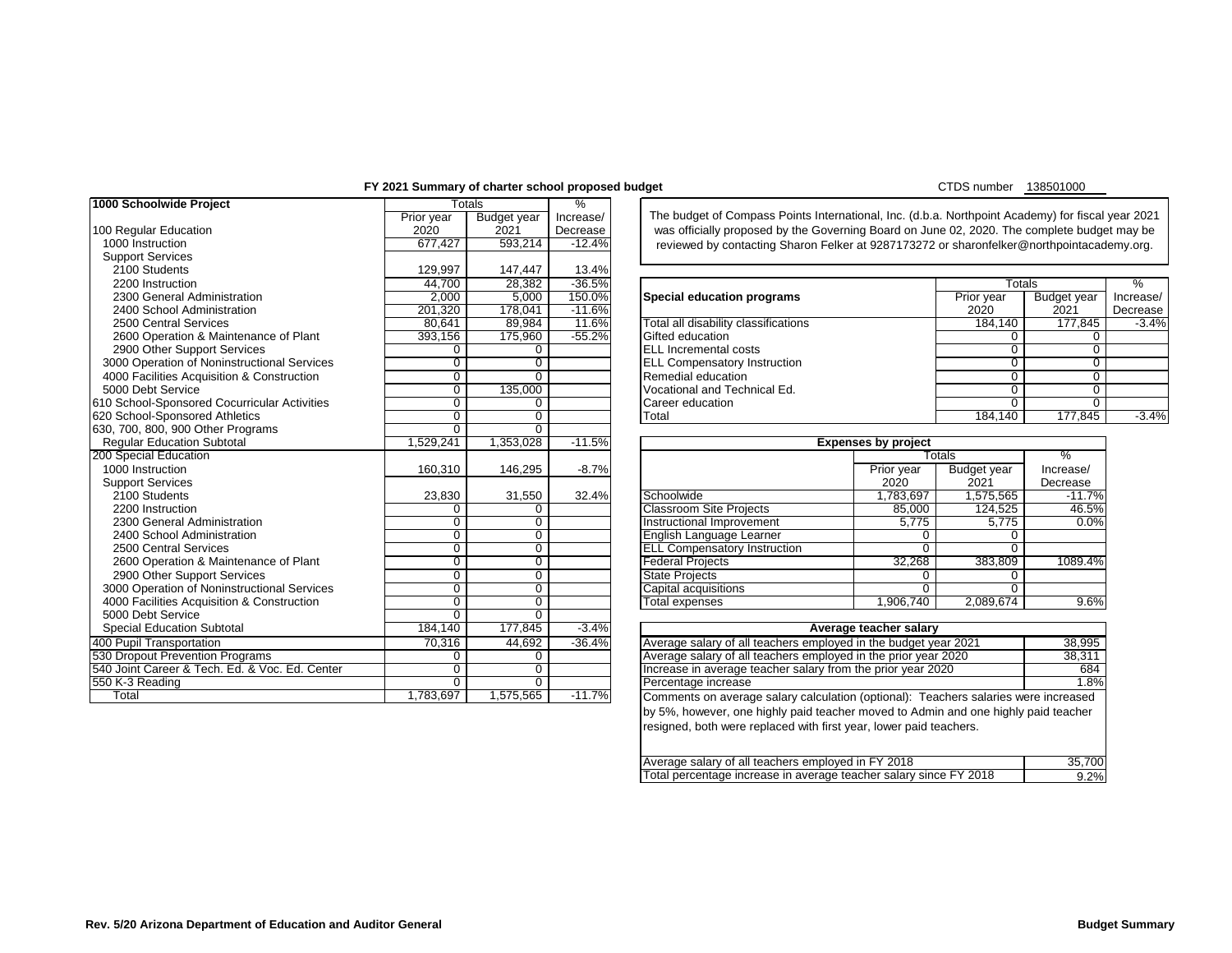#### **Charter school** Compass Points International, Inc. **County** Yavapai **COU COUNTY 1998** COUNTY **COUNTY** COUNTY **COUNTY**

## **Basic calculations for equalization assistance for charter schools**

**FY 2021**

| $\boldsymbol{v}$ | <b>0.42</b> | <b>Total</b> |  |
|------------------|-------------|--------------|--|

| Non-AOI student counts          | PSD   | K-8    | $9 - 12$ | Total   |
|---------------------------------|-------|--------|----------|---------|
| FY 2021 estimated student count | 0.000 | 42.629 | 132.258  | 174.887 |

| Weighted student counts | <b>Student count</b> |   | Support level<br>weight |     | Weighted student<br>count |
|-------------------------|----------------------|---|-------------------------|-----|---------------------------|
| <b>PSD</b>              | 0.000                | x | .450                    | $=$ | 0.000                     |
| $K-8$                   | 42.629               |   | 1.399                   | $=$ | 59.638                    |
| $9 - 12$                | 132.258              | X | .545                    | $=$ | 204.339                   |
| Subtotal                | 174.887              |   |                         |     | 263.977                   |

|                             | <b>Estimated</b><br>40th day |   | <b>Support level</b> |     | <b>Total student</b> |
|-----------------------------|------------------------------|---|----------------------|-----|----------------------|
| Add-ons                     | <b>FY 2021 ADM</b>           |   | weight               |     | count add-on         |
| K-3 Reading                 | 0.000                        | x | 0.040                | $=$ | 0.000                |
| $K-3$                       | 0.000                        | x | 0.060                | $=$ | 0.000                |
| ELL                         | 0.000                        | x | 0.115                | $=$ | 0.000                |
| HI                          | 0.000                        | x | 4.771                | $=$ | 0.000                |
| MD-R, A-R, SID-R            | 4.460                        | x | 6.024                | $=$ | 26.867               |
| MD-SC, A-SC, SID-SC         | 0.000                        | x | 5.833                | $=$ | 0.000                |
| <b>MDSSI</b>                | 0.000                        | x | 7.947                | $=$ | 0.000                |
| OI <sub>R</sub>             | 0.000                        | x | 3.158                | $=$ | 0.000                |
| OI SC                       | 0.000                        | x | 6.773                | $=$ | 0.000                |
| P-SD                        | 0.000                        | x | 3.595                | $=$ | 0.000                |
| DD, ED, MIID, SLD, SLI, OHI | 22.770                       | x | 0.003                | $=$ | 0.068                |
| <b>EDP</b>                  | 0.000                        | x | 4.822                | $=$ | 0.000                |
| <b>MOID</b>                 | 0.000                        | x | 4.421                | $=$ | 0.000                |
| VI                          | 0.000                        | x | 4.806                | $=$ | 0.000                |
| Total weighted add-on count |                              |   |                      |     | 26.935               |

## County Yavapai CTDS number 138501000

**Page 1 of 4**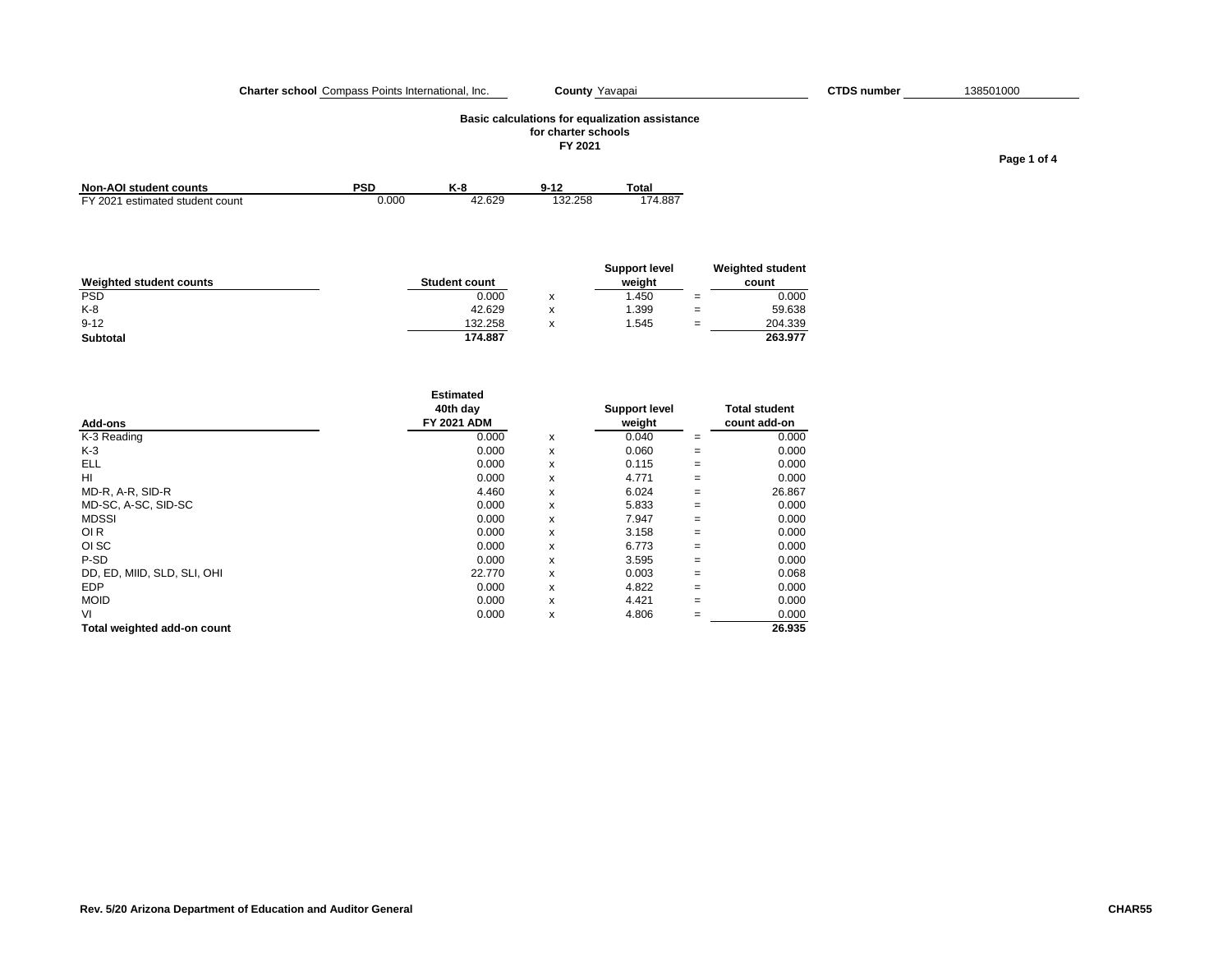#### **Basic calculations for equalization assistance for charter schools FY 2021**

| AOI full-time student counts    | K-8   | $9 - 12$ | Total |
|---------------------------------|-------|----------|-------|
| FY 2021 estimated student count | 0.000 | 0.000    | 0.000 |

|                         |                      | <b>Support level</b> |     | <b>Weighted student</b> |
|-------------------------|----------------------|----------------------|-----|-------------------------|
| Weighted student counts | <b>Student count</b> | weiaht               |     | count                   |
| $K-8$                   | 0.000                | 1.399                | $=$ | 0.000                   |
| $9 - 12$                | 0.000                | 1.545                | $=$ | 0.000                   |
| Subtotal                | 0.000                |                      |     | 0.000                   |

|                             | <b>Estimated</b>   |   |                      |     |                      |
|-----------------------------|--------------------|---|----------------------|-----|----------------------|
|                             | 40th dav           |   | <b>Support level</b> |     | <b>Total student</b> |
| Add-ons                     | <b>FY 2021 ADM</b> |   | weight               |     | count add-on         |
| K-3 Reading                 | 0.000              | x | 0.040                | $=$ | 0.000                |
| K-3                         | 0.000              | x | 0.060                | $=$ | 0.000                |
| <b>ELL</b>                  | 0.000              | x | 0.115                | $=$ | 0.000                |
| HI                          | 0.000              | x | 4.771                | $=$ | 0.000                |
| MD-R, A-R, SID-R            | 0.000              | x | 6.024                | $=$ | 0.000                |
| MD-SC, A-SC, SID-SC         | 0.000              | x | 5.833                | $=$ | 0.000                |
| <b>MDSSI</b>                | 0.000              | x | 7.947                | $=$ | 0.000                |
| OI <sub>R</sub>             | 0.000              | x | 3.158                | $=$ | 0.000                |
| OI SC                       | 0.000              | x | 6.773                | $=$ | 0.000                |
| DD, ED, MIID, SLD, SLI, OHI | 0.000              | x | 0.003                | $=$ | 0.000                |
| <b>EDP</b>                  | 0.000              | x | 4.822                | $=$ | 0.000                |
| <b>MOID</b>                 | 0.000              | x | 4.421                | $=$ | 0.000                |
| VI                          | 0.000              | x | 4.806                | $=$ | 0.000                |
| Total weighted add-on count |                    |   |                      |     | 0.000                |

**Page 2 of 4**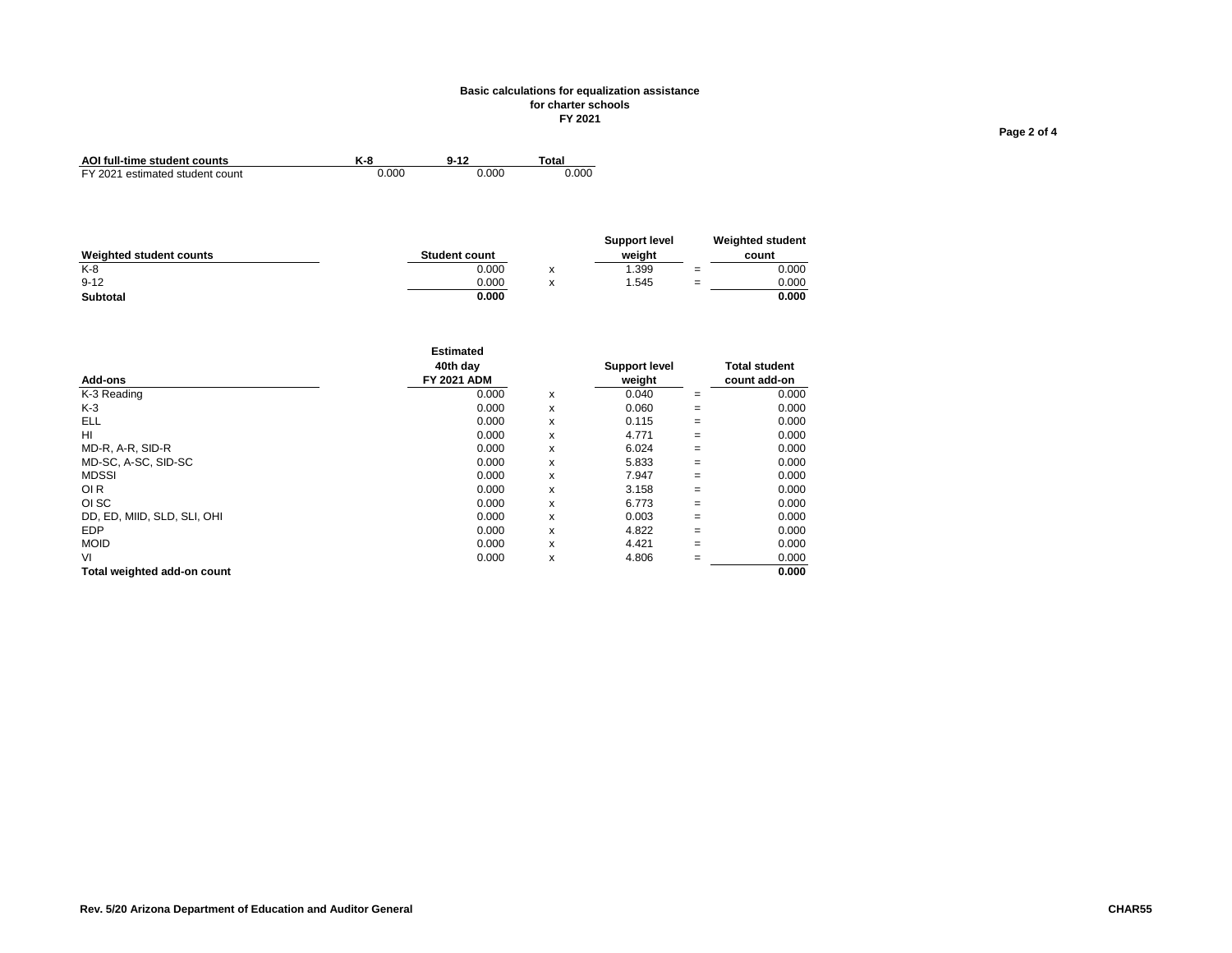#### **Basic calculations for equalization assistance for charter schools FY 2021**

| AOI part-time student counts    | K-8   | $9 - 12$ | <b>Total</b> |
|---------------------------------|-------|----------|--------------|
| FY 2021 estimated student count | 0.000 | 0.000    | 0.000        |

|                         |                      | Support level |     | <b>Weighted student</b> |
|-------------------------|----------------------|---------------|-----|-------------------------|
| Weighted student counts | <b>Student count</b> | weiaht        |     | count                   |
| $K-8$                   | 0.000                | .399          | $=$ | 0.000                   |
| $9 - 12$                | 0.000                | 1.545         | $=$ | 0.000                   |
| Subtotal                | 0.000                |               |     | 0.000                   |

|                             | <b>Estimated</b>   |   |                      |     |                      |
|-----------------------------|--------------------|---|----------------------|-----|----------------------|
|                             | 40th dav           |   | <b>Support level</b> |     | <b>Total student</b> |
| Add-ons                     | <b>FY 2021 ADM</b> |   | weight               |     | count add-on         |
| K-3 Reading                 | 0.000              | x | 0.040                | $=$ | 0.000                |
| K-3                         | 0.000              | x | 0.060                | $=$ | 0.000                |
| <b>ELL</b>                  | 0.000              | x | 0.115                | $=$ | 0.000                |
| HI                          | 0.000              | x | 4.771                | $=$ | 0.000                |
| MD-R, A-R, SID-R            | 0.000              | x | 6.024                | $=$ | 0.000                |
| MD-SC, A-SC, SID-SC         | 0.000              | x | 5.833                | $=$ | 0.000                |
| <b>MDSSI</b>                | 0.000              | x | 7.947                | $=$ | 0.000                |
| OI <sub>R</sub>             | 0.000              | x | 3.158                | $=$ | 0.000                |
| OI SC                       | 0.000              | x | 6.773                | $=$ | 0.000                |
| DD, ED, MIID, SLD, SLI, OHI | 0.000              | x | 0.003                | $=$ | 0.000                |
| <b>EDP</b>                  | 0.000              | x | 4.822                | $=$ | 0.000                |
| <b>MOID</b>                 | 0.000              | x | 4.421                | $=$ | 0.000                |
| VI                          | 0.000              | x | 4.806                | $=$ | 0.000                |
| Total weighted add-on count |                    |   |                      |     | 0.000                |

**Page 3 of 4**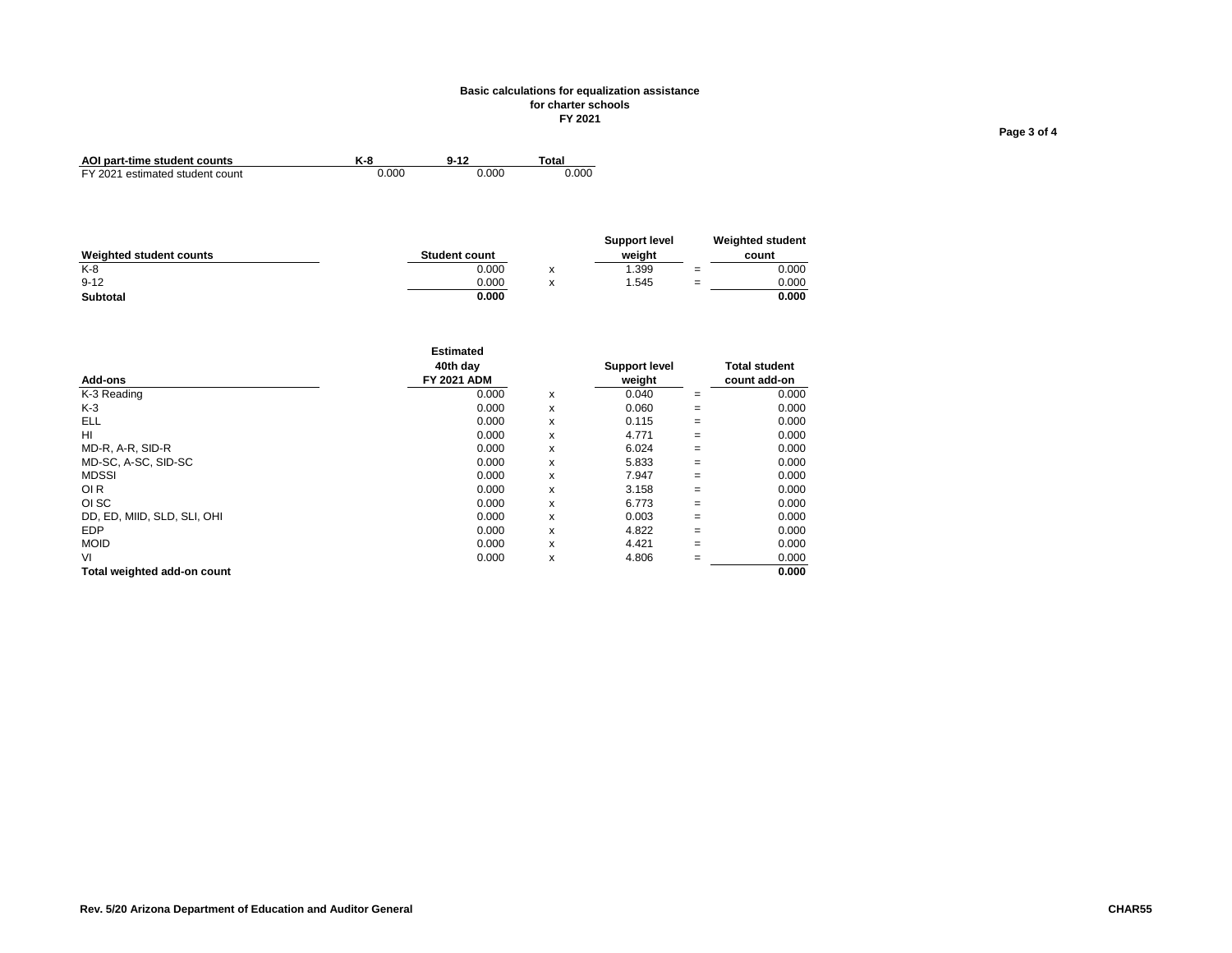## **Basic calculations for equalization assistance for charter schools FY 2021**

| <b>Student counts</b><br>Non-AOI student counts<br>AOI full-time student counts<br>AOI-part-time student counts                     | <b>Weighted student</b><br>263.977<br>0.000<br>0.000 | $^{+}$<br>$\ddot{}$<br>$\ddot{}$           | Weighted<br>add-on<br>26.935<br>0.000<br>0.000          | $\mathbf{x}$<br>$\mathsf{x}$ | 0.95<br>0.85           | $=$<br>$\equiv$<br>$\equiv$ | <b>Total</b><br>290.912<br>0.000<br>0.000<br>290.912                                                            |
|-------------------------------------------------------------------------------------------------------------------------------------|------------------------------------------------------|--------------------------------------------|---------------------------------------------------------|------------------------------|------------------------|-----------------------------|-----------------------------------------------------------------------------------------------------------------|
| <b>Base support level</b><br>Total weighted student count<br>Base level amount<br>Base support level                                | 290.912<br>\$4,305.73<br>\$1,252,588.53              |                                            | Base support level adjustments<br>Audit service expense |                              |                        | \$7,000.00<br>\$7,000.00    |                                                                                                                 |
| Base support level adjustments<br>Adjusted base support level                                                                       | \$7,000.00<br>\$1,259,588.53                         |                                            |                                                         |                              |                        |                             |                                                                                                                 |
| <b>Additional assistance</b><br>Student count<br>Additional assistance per student<br>Additional assistance                         | <b>PSD</b><br>0.000<br>\$1,875.21<br>\$0.00          | K-8<br>42.629<br>\$1,875.21<br>\$79,938.33 | $9 - 12$<br>132.258<br>\$2,185.53<br>\$289,053.83       |                              |                        |                             |                                                                                                                 |
| Total additional assistance                                                                                                         | \$368,992.16                                         |                                            |                                                         |                              |                        |                             |                                                                                                                 |
| <b>Equalization assistance</b><br>Adjusted base support level<br>Total additional assistance<br><b>Equalization base/assistance</b> | \$1,259,588.53<br>\$368,992.16<br>\$1,628,580.69     | See the                                    | <b>Calculations</b>                                     |                              | tab and the CHAR 64-1. |                             | *Note: This amount does not reflect any reduction to the base support level for small school weight adjustment. |

**Page 4 of 4**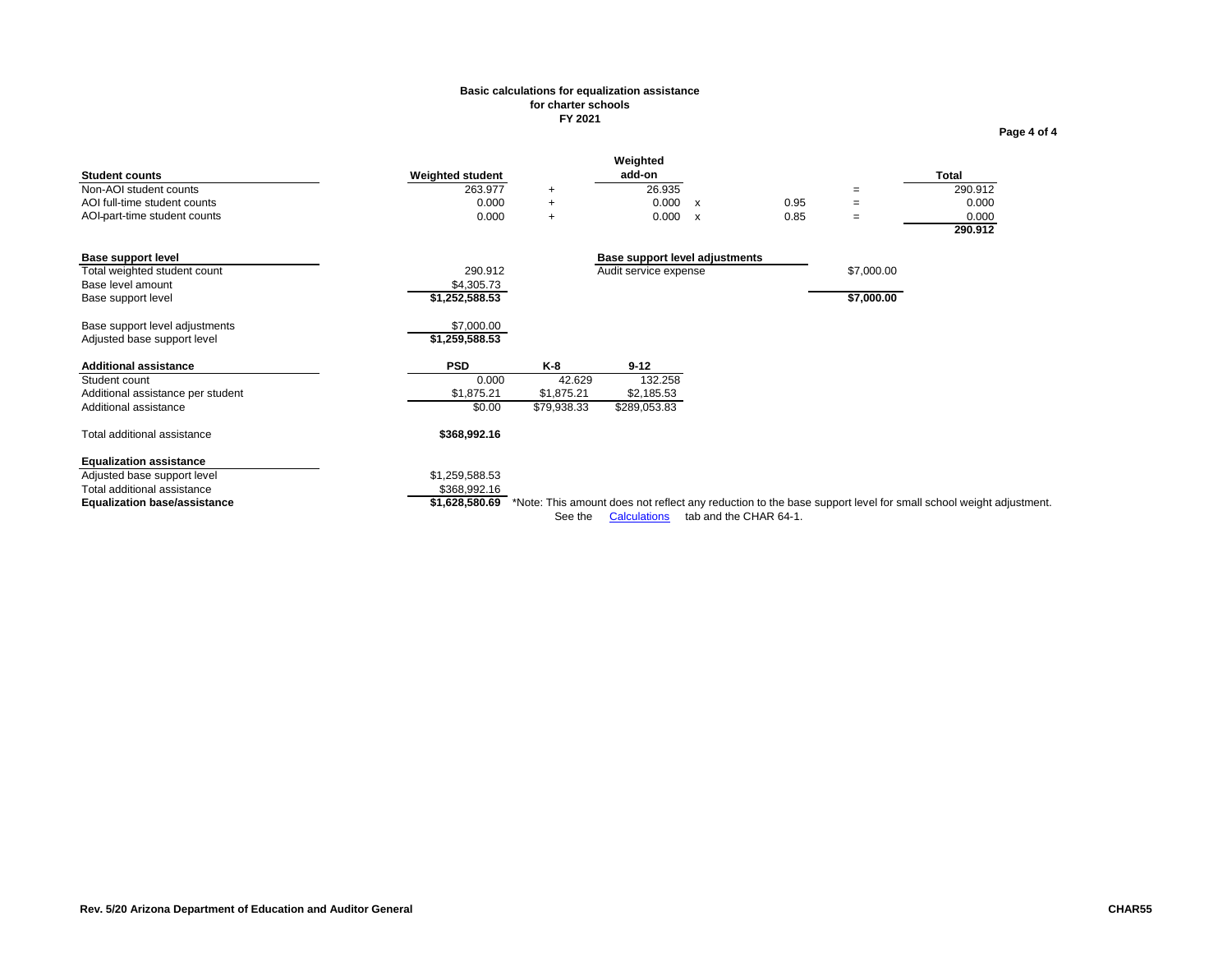#### **Charter school <b>Compass Points International, Inc. County County Yavapai COUNTY CTDS** number **138501000**

#### **Base support level weights (Group A weights) [A.R.S. §§15-943 and 15-185]**

# Please uncheck each box that does not apply Unchecking a box indicates the criteria does not apply to the charter school. If all boxes are unchecked, the<br>Small schools and schools of a school of the criteria of the criteri

П

- The governing body of your charter holder has identical membership to another charter holder in this Sta
- Your charter holder is a subsidiary of a corporation that has other subsidiaries that are charter holders in this State.

Your charter holder holds more than 1 charter in this State.

Individual charter school counts<br>Ferier total student connels for the charter school for PSD, K-8, and 9-12 students. Student count must be estimated student counts based on actual<br>registration of students. Actual registra

| PSD-12 student count        | <b>PSD</b> | K-8                 | $9 - 12$ |
|-----------------------------|------------|---------------------|----------|
| Non-AOI student count       |            | 42.629              | 132.258  |
| Full-time AOI student count |            |                     |          |
| Part-time AOI student count |            |                     |          |
| Total student count         | 0.000      | $42.629$ =<br>$l =$ | 132.258  |

Charter holder total charter school counts (complete only if 1 or more criteria above are checked)<br>Enter total student counts for PSD, K-9, and 9-12 students for all of the charter holder's affliated charter schools. This

| PSD-12 student count        | PSD   | K-8                | $9 - 12$ |
|-----------------------------|-------|--------------------|----------|
| Non-AOI student count       |       |                    |          |
| Full-time AOI student count |       |                    |          |
| Part-time AOI student count |       |                    |          |
| Total student count         | 0.000 | $0.000 =$<br>$l =$ | 0.000    |

#### **Support level weights (Group B weights) [A.R.S. §§15-943, 15-185 & 15-808]**

#### **Student count add-ons**

Before the 100th day in session, schools may use estimated student counts based on actual registration of students to determine the add-on weighted<br>counts or counts may be left blank. After the 100th day in session for all

#### K-3 and K-3 Reading: ADM20—Summary Adjusted ADM Report

ELL: English Learners (ELL) Students Served in Programs Under A.R.S. §15-754, ELL20—English Language Learner Average Daily Membership Summary Report

Children with Disabilities: SPED20—Special Education Average Daily Membership Summary Report

|                                                       | Non-AOI       | AOI full-time               | AOI part-time |
|-------------------------------------------------------|---------------|-----------------------------|---------------|
|                                                       | student count | student count student count |               |
| 1. K-3 Reading                                        |               |                             |               |
| $2. K-3$                                              |               |                             |               |
| 3. English Learners (ELL)                             |               |                             |               |
| 4. Hearing Impairment (HI)                            |               |                             |               |
| 5. MD-R, A-R, and SID-R (1)                           | 4.460         |                             |               |
| 6. MD-SC, A-SC, and SID-SC (2)                        |               |                             |               |
| 7. Multiple Disabilities Severe Sensory Impairment    |               |                             |               |
|                                                       |               |                             |               |
| 8. Orthopedic Impairment (Resource).                  |               |                             |               |
| 9. Orthopedic Impairment (Self Contained)             |               |                             |               |
| 10. Preschool-Severe Delay (P-SD)                     |               |                             |               |
| 11. DD, ED, MIID, SLD, SLI, and OHI<br>(3)            | 22.770        |                             |               |
| 12. Emotional Disability (Private)                    |               |                             |               |
| 13. Moderate Intellectual Disability (MOID).          |               |                             |               |
| 14. Visual Impairment (VI)                            |               |                             |               |
| 15. Total Weighted Student Count (lines 1 through 14) | 27.230        | 0.000                       | 0.000         |
| NOTES:                                                |               |                             |               |
|                                                       |               |                             |               |

NOTES:<br>(1) MD-R (Multiple Disabilities-Resource), A-R (Autism-Resource), and SID-R (Severe Intellectual Disability-Resource)<br>(2) MD-SC (Multiple Disabilities-Self-Contained), A-SC (Autism-Self-Contained), and SID-SC (Sever

#### **Base support level adjustments [A.R.S. §§15-943 & 15-185]**

1. A.R.S. §15-902.O4 allows schools that provide 200 days of instruction to increase the base level amount<br>by 5 percent. To be eligible for this increase in funding, the school must be approved for 200 days of instruction by Check box if the school has been approved to provide 200 days of instruction by ADE.

# 2. Decrease for federal and State monies received for M&O purposes<br>Enter the amount received from federal or State agencies for basic maintenance and operation of the<br>school (except for ESEA Title VIII). Do not include fed

In accordance with A.R.S. §15-185(P)(1), the Auditor General has determined that the following federal<br>monies meet the definition of "monies intended for the basic maintenance and operations of the school"<br>(as referred to Auditor General may determine in the future that other federal or State grants meet the definition of "monies intended for the basic maintenance and operations of the school."

- 1. Indian School Equalization Program entitlements received for:<br>• Instructional costs (basic program, gifted & talented programs, and small school adjustment)<br>• Bilingual instruction costs (supplemental programs–bilingual
- 
- 

• Student Transportation Fund costs<br>• School Board Training Fund costs (school board supplement)<br>Indian School Equalization Program entitlements received for boarding costs, dormitory costs, intense<br>residential quidance c

2. Administrative cost grant entitlements received.

3. FY 2019 nonfederal audit service actual expense \$ 7,000.00 Schools must include audit costs for FY 2021 under "Selected expenses by type" on Budget page 2 to receive this increase. Emer the amount expended for audit services in FY 2019 from nonfederal monies<br>to obtain the allowable increase in BSL for the budget year. Do not include the costs of consulting or<br>other nonaudit ser

4. FY 2019 federal audit service actual expense<br>Enter the amount expended for audit services in FY 2019 from federal monies. Do not include the costs<br>of consulting or other nonaudit services paid to audit firms (e.g., appl

## **Increase for allocation of additional funding [2016 Prop 123 & Laws 2015, 1st S.S., Ch.1, §6]**

1. School's percent of state-wide weighted student count<br>Enter the school's percentage of state-wide weighted student count as reported on page 1 of its most<br>recent Classroom Site Project Detail Report. Classroom Site Proj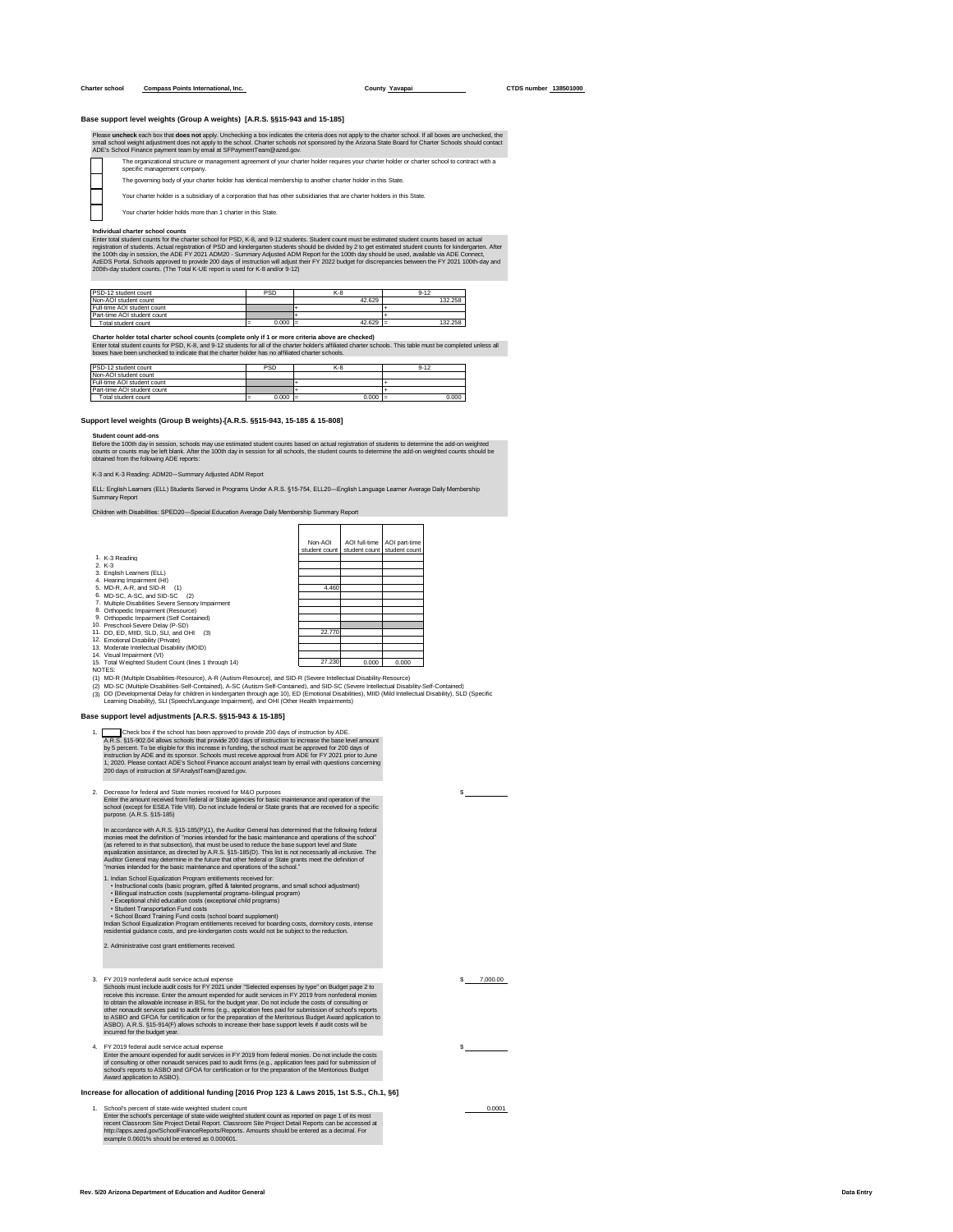# **Base support level weights calculation [A.R.S. §§15-943 and 15-185]**

| Table 1 - Individual charter school counts |     |                 |                |
|--------------------------------------------|-----|-----------------|----------------|
| Support level weights to be used for:      |     | K-8             | $9 - 12$       |
| Student count 0.001-99.999                 |     |                 |                |
| Support level weight                       |     | 1.399           | 1.559          |
| Student count 100.000-499.999              |     |                 |                |
| Student count constant                     |     | 500.000         | 500.000        |
| Student count                              |     | ٥I۰             | 132.258        |
| <b>Difference</b>                          |     | $0.000 =$       | 367.742        |
| Weight adjustment factor                   |     | $0.0003 \times$ | 0.0004         |
| Support level weight increase              | =   |                 | 0.147<br>$0 =$ |
| Support level weight constant              | ٠   | $1.278 +$       | 1.398          |
| Support level weight                       | $=$ |                 | 1.545<br>$0 =$ |
| Student count 500.000-599.999              |     |                 |                |
| Student count constant                     |     | 600.000         | 600.000        |
| Student count                              |     | o               | 0              |
| <b>Difference</b>                          | $=$ | $0.000 =$       | 0.000          |
| Weight adjustment factor                   |     | $0.0012$ x      | 0.0013         |
| Support level weight increase              | $=$ |                 | 0<br>$0 =$     |
| Support level weight constant              |     | $1.158 +$       | 1.268          |
| Support level weight                       | $=$ | 0               | $=$            |
| Student count 600,000 or more              |     |                 |                |
| Support level weight                       |     | 1.158           | 1.268          |

| Table 2 - Charter holder total charter school counts (only calculated if 1 or more criteria are checked on the Data Entry Tab) |     |                 |          |        |
|--------------------------------------------------------------------------------------------------------------------------------|-----|-----------------|----------|--------|
| Support level weights to be used for:                                                                                          | K-8 |                 | $9 - 12$ |        |
| Student Count 0.001-99.999                                                                                                     |     |                 |          |        |
| Support level weight                                                                                                           |     | 1.399           |          | 1.559  |
| Student count 100.000-499.999                                                                                                  |     |                 |          |        |
| Student count constant                                                                                                         |     | 500.000         | 500.000  |        |
| Student count                                                                                                                  |     | 0               |          |        |
| <b>Difference</b>                                                                                                              |     | $0.000 =$       |          | 0.000  |
| Weight adjustment factor                                                                                                       | x   | $0.0003 \times$ |          | 0.0004 |
| Support level weight increase                                                                                                  | =   | ი               | $=$      |        |
| Support level weight constant                                                                                                  |     | $1.278 +$       |          | 1.398  |
| Support level weight                                                                                                           | =   | ი               | $=$      |        |
| Student count 500.000-599.999                                                                                                  |     |                 |          |        |
| Student count constant                                                                                                         |     | 600.000         | 600.000  |        |
| Student count                                                                                                                  |     | U               |          |        |
| <b>Difference</b>                                                                                                              |     | $0.000 =$       |          | 0.000  |
| Weight adjustment factor                                                                                                       | x   | $0.0012$ x      |          | 0.0013 |
| Support level weight increase                                                                                                  | =   |                 | $=$      |        |
| Support level weight constant                                                                                                  |     | $1.158 +$       |          | 1.268  |
| Support level weight                                                                                                           | $=$ | 0               | $=$      |        |
| Student count 600,000 or more                                                                                                  |     |                 |          |        |
| Support level weight                                                                                                           |     | 1.158           |          | 1.268  |

# **Support level difference used to calculate small school weight adjustment**

| 1. Support level weight from Table 1                                            | 1.399 | 1.545 |
|---------------------------------------------------------------------------------|-------|-------|
| 2. Support level weight from Table 2 (based on small school weight eligibility) |       |       |
| 3. Difference in support level weight                                           | 0.000 | 0.000 |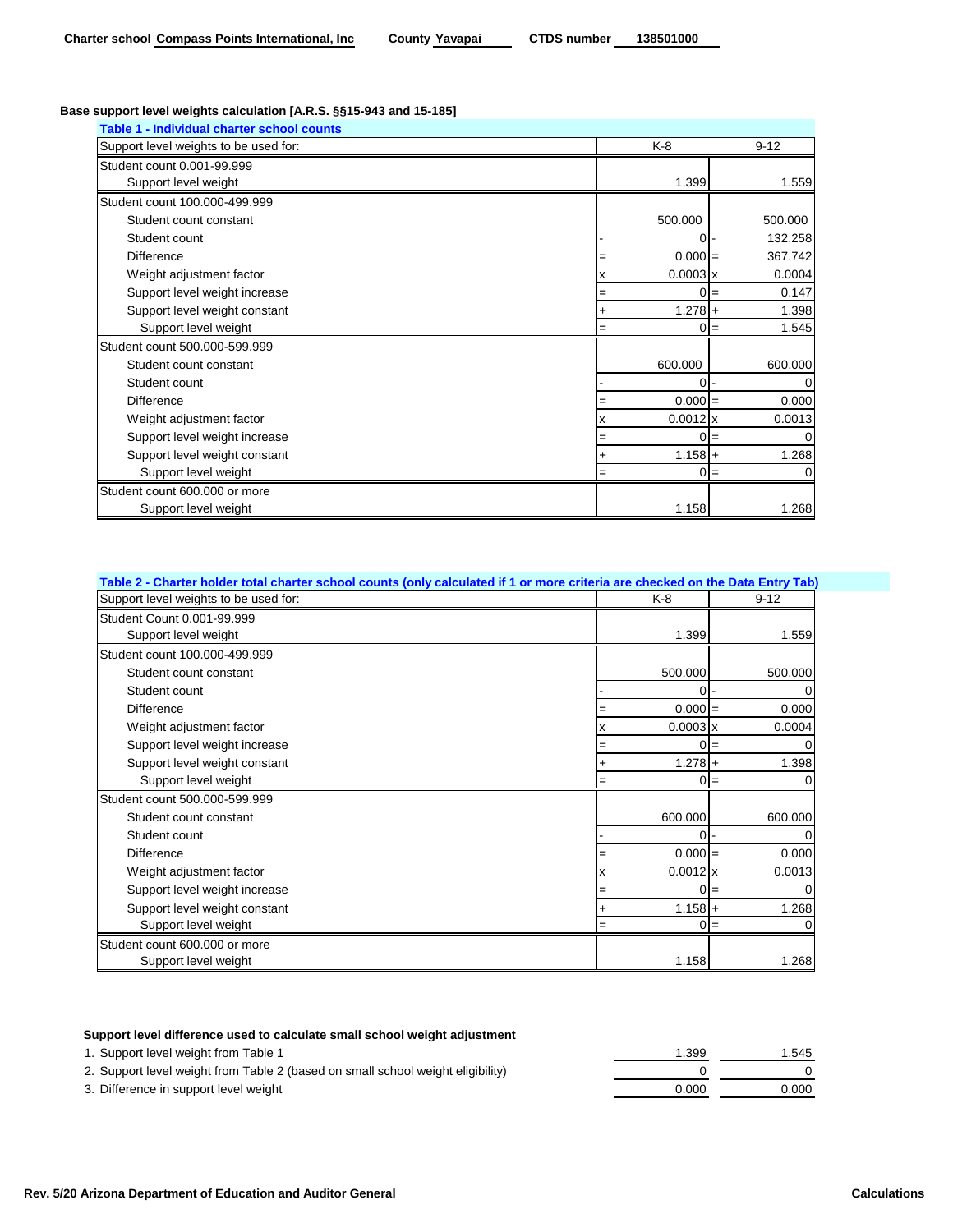# **Small school weight adjustment (shown on CHAR 64-1)**

- 1. Non-AOI student count
- 2. FT AOI student count, funded at  $95\%$  (A.R.S.  $§15-808(F)(1)$ )
- 3. PT AOI student count, funded at 85% (A.R.S.  $§15-808(F)(1)$ )
- 4. Total unweighted student count
- 5. Difference in support level weight
- 6. Difference in Group A weighted student count for small school weight adjustment
- 7. Adjusted base level amount (A.R.S. §15-901, as amended by Laws 2020, Ch. 49, §2)
- 8. Reduction to base level amount provided by small school weight (A.R.S. §15-185)
- 9. Total K-8 and 9-12 reduction to base support level for small school weight adjustment

# **Base support level amounts from total K-3 and total K-3 Reading weighted student counts**

A.R.S. §15-211 requires schools to submit a plan to ADE by October 1 for improving the reading proficiency of its pupils in kindergarten programs and grades 1-3. The plan must include a budget for spending monies from both the K-3 and K-3 Reading support level weights. Schools must use monies generated by the K-3 Reading weight only on instructional purposes intended to improve reading proficiency for pupils in kindergarten through 3rd grade with particular emphasis on pupils in kindergarten through 2nd grade. The K-3 Reading weight will only be included in the School's CHAR 55-1 after the School's K-3 Reading Program Plan is approved by the State Board of Education. Contact ADE's Move on When Reading program area with questions at http://www.azed.gov/mowr/

Total weighted student count

|         | K-3   | K-3 Reading |             |      |
|---------|-------|-------------|-------------|------|
| Non-AOI | 0.000 | 0.000       |             |      |
| AOI FT* | 0.000 | 0.000       |             |      |
| AOI PT* | 0.000 | 0.000       | $K-3$       | 0.00 |
| Total   | 0.000 | 0.000       | K-3 Reading | 0.00 |

\*AOI counts shown reflect applicable full-time or part-time funding ratio.

# **Charter additional assistance [A.R.S. §15-185(B)(4), as amended by Laws 2020, Ch. 49, §7]**

Laws 2020, Ch. 49, §7, requires ADE to reduce charter additional assistance for all charter schools for FY 2021. For budget adoption, the reduction is estimated by reducing the CAA on line 1 by 0.9 percent. The actual amount will vary, and ADE will notify schools of the final amounts.

|                                                                     |              | $9 - 12$   |
|---------------------------------------------------------------------|--------------|------------|
| 1. Charter additional assistance (from CHAR55 tab)                  | 79.938.33 \$ | 289.053.83 |
| 2. Adjustment to charter additional assistance (shown on CHAR 64-1) | 719.44 \$    | 2.601.48   |

## **Increase for allocation of additional funding [2016 Prop 123 & Laws 2015, 1st S.S., Ch.1, §6]**

2016 Prop 123 and Laws 2015, 1st S.S., Ch.1, §6, provides total additional funding of \$75 million to districts and charter schools on a pro rata basis. The estimated increase in additional funding is provided below. However, actual amounts will vary, and ADE will notify schools of the final amounts. Schools should include these monies in their Schoolwide Project Budget. These monies may be expended for any allowable school purpose.

| . Estimated allocation of additional Prop 123 funding                                    | 7.500.00    |
|------------------------------------------------------------------------------------------|-------------|
|                                                                                          |             |
| Adjusted equalization assistance base (shown on CHAR 64-1)                               |             |
| . Equalization base/assistance (from CHAR55 tab)                                         | .628,580.69 |
| 2. Total K-8 and 9-12 reduction to base support level for small school weight adjustment | 0.00        |
| 3. Total                                                                                 | .628.580.69 |

**Rev. 5/20 Arizona Department of Education and Auditor General Calculations**

|          | K-8         | $9 - 12$ |
|----------|-------------|----------|
|          | 42.629      | 132.258  |
|          | 0.000       | 0.000    |
|          | 0.000       | 0.000    |
|          | 42.629      | 132.258  |
|          | 0.000       | 0.000    |
|          | 0.000       | 0.000    |
| \$<br>\$ | 4,305.73 \$ | 4,305.73 |
|          | $0.00$ \$   | 0.00     |
|          | Ŧ           | 0.00     |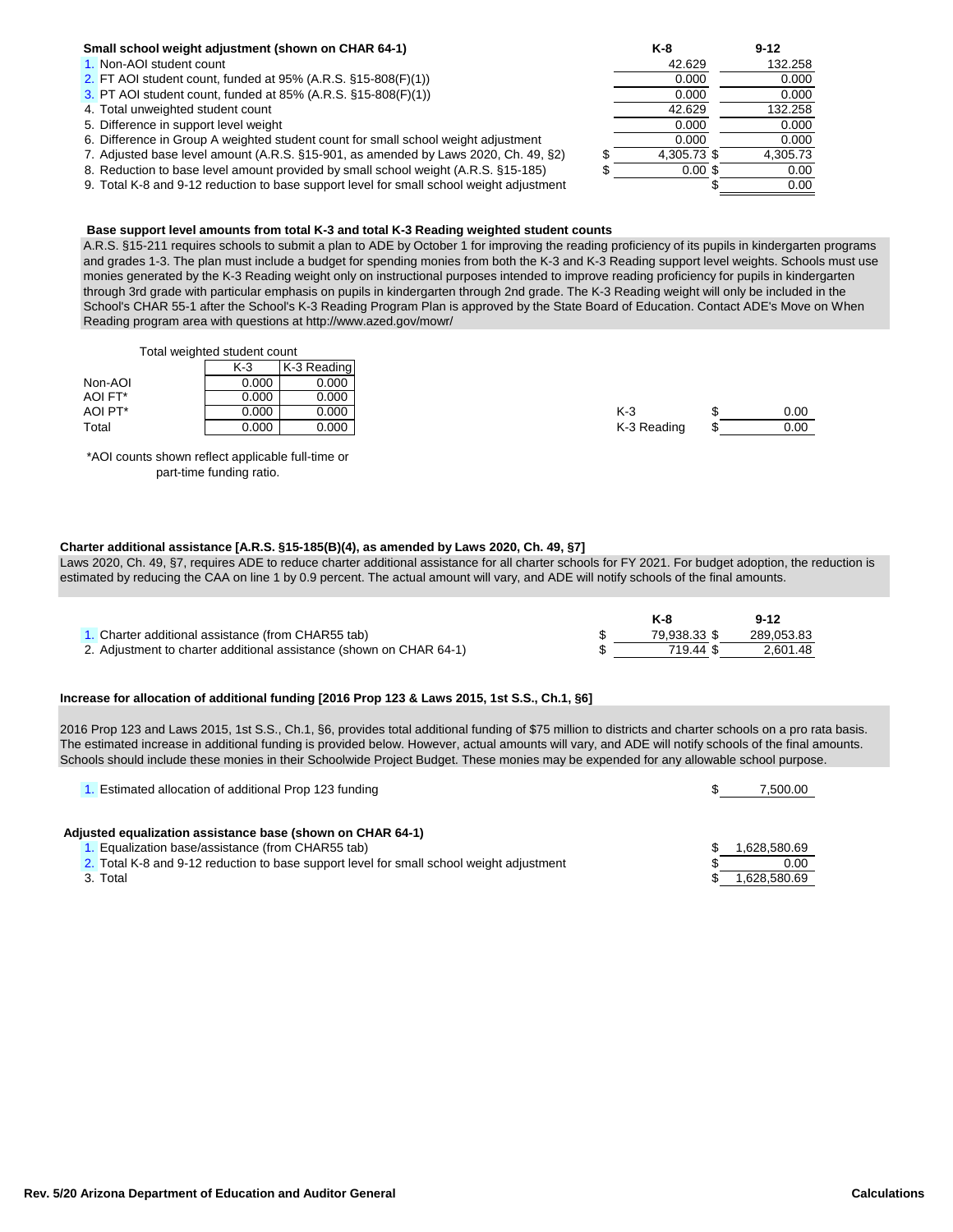| Page  | <b>Reference</b>          | <b>Instruction</b>                                                                                                                                                                                                                                                                                                                                                                                                                                                                                                                                                                                                                                                                                                                                                                                                                                      |
|-------|---------------------------|---------------------------------------------------------------------------------------------------------------------------------------------------------------------------------------------------------------------------------------------------------------------------------------------------------------------------------------------------------------------------------------------------------------------------------------------------------------------------------------------------------------------------------------------------------------------------------------------------------------------------------------------------------------------------------------------------------------------------------------------------------------------------------------------------------------------------------------------------------|
| Cover | General                   | These instructions will help charter schools prepare the budget. Within the forms, blue font and light blue<br>highlights indicate that an instruction is linked to that specific line. We have provided an instructions button<br>that links to any general instructions or to the first instruction for a page. The forms have been set to print<br>without "objects" so that the instructions buttons do not print.                                                                                                                                                                                                                                                                                                                                                                                                                                  |
|       |                           | The cells in the prior year columns on the budget forms contain formulas that will bring forward budget<br>amounts from the FY 2020 budget forms. However, the cells have not been protected so users may also<br>enter the information manually. To bring forward amounts automatically, the most recently revised FY 2020<br>budget must be saved as budget20.xls in the C:\CSFORMS folder. If the file is not named budget20.xls, the<br>formulas will not function properly. Excel will ask the user to update information when the budget21.xls file is<br>opened. Users should review amounts reported in the prior year column to ensure they agree to the school's<br>most recently revised FY 2020 budget.                                                                                                                                     |
|       |                           | Schools should complete the Data Entry page before completing pages 1 through 4. To ensure that the<br>Arizona Department of Education (ADE) can properly access the school's data, do not change formulas<br>without specific instructions from either the Arizona Auditor General's Office, Accountability Services<br>Division, or ADE, School Finance.                                                                                                                                                                                                                                                                                                                                                                                                                                                                                              |
| Cover | CTDS number               | This cell will only accept entries of 9 digits. Do not include any slashes, dashes, etc. Enter the school's CTD<br>number plus 3 zeros.                                                                                                                                                                                                                                                                                                                                                                                                                                                                                                                                                                                                                                                                                                                 |
| Cover | Version                   | The version of the budget being submitted on the cover page is formatted with a drop-down menu. Select the<br>appropriate choice from the menu: Proposed, Adopted, or Revised (including the revision number). Enter<br>only menu choices in the cell.                                                                                                                                                                                                                                                                                                                                                                                                                                                                                                                                                                                                  |
|       |                           | All information on the cover page must be completed/updated when the proposed, adopted, or revised<br>budget is printed out for the Governing Board to sign. All information, excluding the revenue information,<br>must also be updated when the budget is revised.                                                                                                                                                                                                                                                                                                                                                                                                                                                                                                                                                                                    |
| Cover | <b>Estimated revenues</b> | Base estimated revenues by source for FY 2021 on the best information available at the time the budget is<br>prepared. Estimated revenues may be more or less than estimated expenses.                                                                                                                                                                                                                                                                                                                                                                                                                                                                                                                                                                                                                                                                  |
| Cover | Average teacher salary    | In accordance with A.R.S. §15-189.05, a school's budget shall include the prominent display of the average<br>salary of all teachers the school employed for the budget and prior years, and the increase in the average<br>salary of all teachers the school employed for the budget year reported in dollars and percentage. Schools<br>must also prominently post this information on their home page separately from its budget. The statute does<br>not provide a definition of a teacher. Each charter should be consistent in the type of salary information<br>included in this table from year to year. An optional comment box is available to provide any additional detail<br>regarding the average teacher salary calculation. Schools should revise the average teacher salary<br>information anytime it submits a revised budget to ADE. |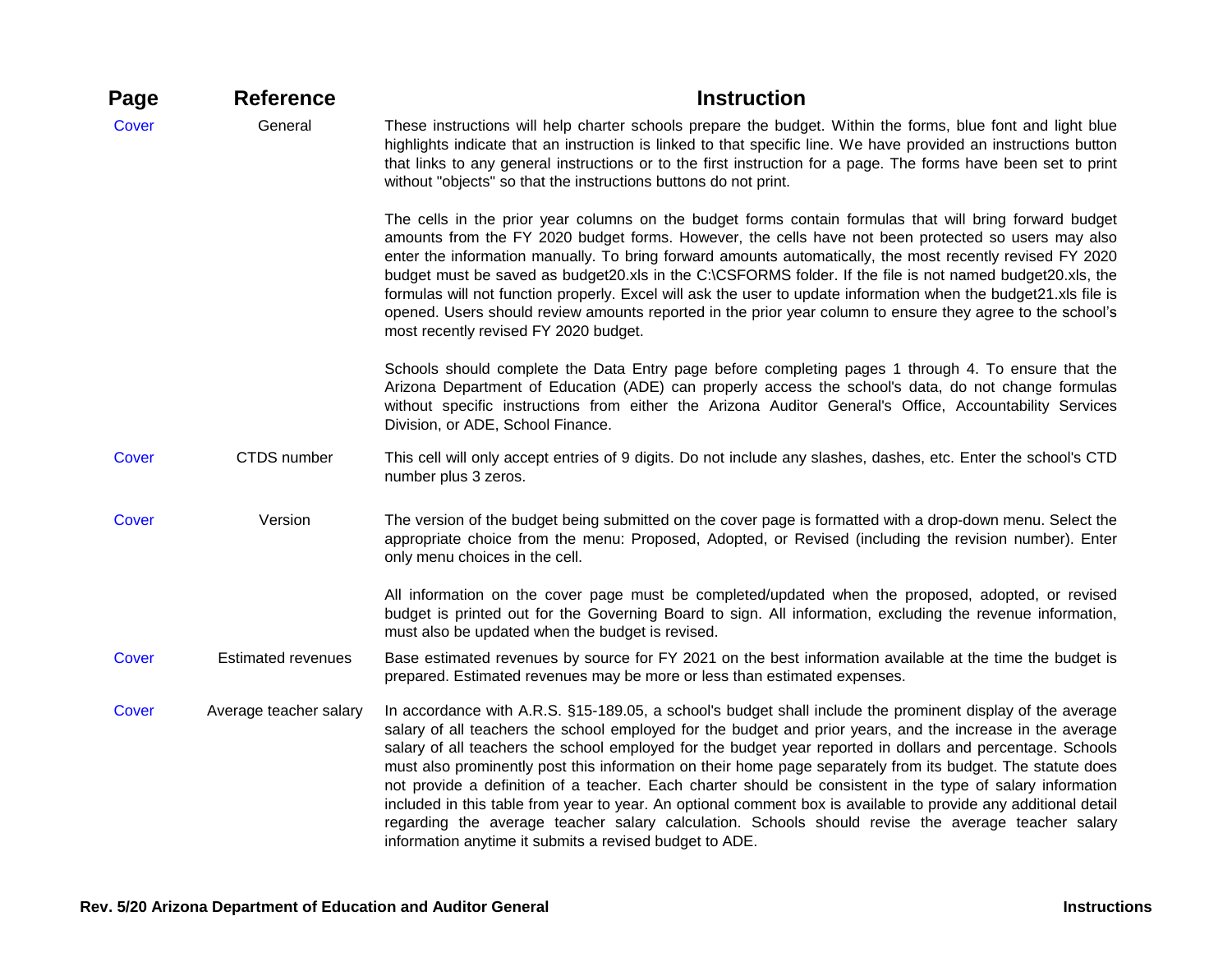| Page                           | <b>Reference</b>     | <b>Instruction</b>                                                                                                                                                                                                                                                                                                                                                                                 |
|--------------------------------|----------------------|----------------------------------------------------------------------------------------------------------------------------------------------------------------------------------------------------------------------------------------------------------------------------------------------------------------------------------------------------------------------------------------------------|
| <b>Charter</b><br>contact info | Charter contact info | Fill in the contact information for all positions listed on this tab. If any of the positions do not exist at your<br>school, please fill in the appropriate person to contact related to that topic.                                                                                                                                                                                              |
| 1                              | General              | Do not include the Classroom Site Project (project codes 1011 through 1013), Instructional Improvement<br>Project (project code 1020), Structured English Immersion Project (project code 1071), Compensatory<br>Instruction Project (project code 1072) or Federal and State Projects (project codes 1100 through 1499)<br>expenses with other Schoolwide Project expenses on lines 1 through 32. |
|                                |                      | Do not report depreciation expense on the budget forms. Only report purchases of capital assets (land and<br>land improvements, site improvements, buildings and building improvements, equipment, and construction in<br>progress) in the capital acquisitions section of page 2.                                                                                                                 |
|                                | Program 200          | Schools with known special education students and programs at the time of budget adoption should budget<br>for expenses in program code 200. Also, allocate budgeted special education expenses in program code 200<br>by program type on page 2. Total budgeted expenses on line 27 should equal total Special Education<br>Programs by Type on page 2, line 8.                                   |
|                                | Program 550          | Schools should budget for K-3 Reading Program expenses in program code 550.                                                                                                                                                                                                                                                                                                                        |
|                                |                      | The State Board of Education must give approval to a school before any portion of the monies generated by<br>the K-3 Reading support level weight may be distributed to the school. A.R.S. §15-211. Contact ADE's Move<br>on When Reading program area with questions concerning the K-3 Reading plan requirement and approval<br>status at:                                                       |
|                                |                      | http://www.azed.gov/mowr/                                                                                                                                                                                                                                                                                                                                                                          |
| 1                              | Line 37              | Federal and State projects, Include the total of federal and State project expenses (project codes 1100 through 1499 from page 2) on<br>line 37. Schools should not include federal and State project expenses with other Schoolwide Project<br>expenses on lines 1 through 36.                                                                                                                    |
|                                | Employee benefits    | Schools participating in the Arizona State Retirement System should budget in object code 6200 at the rate<br>of 12.04 percent for retirement contributions and 0.18 percent for long-term disability contributions for<br>covered positions. For positions subject to the Alternate Contribution Rate, schools should budget at the rate<br>of 10.21 percent.                                     |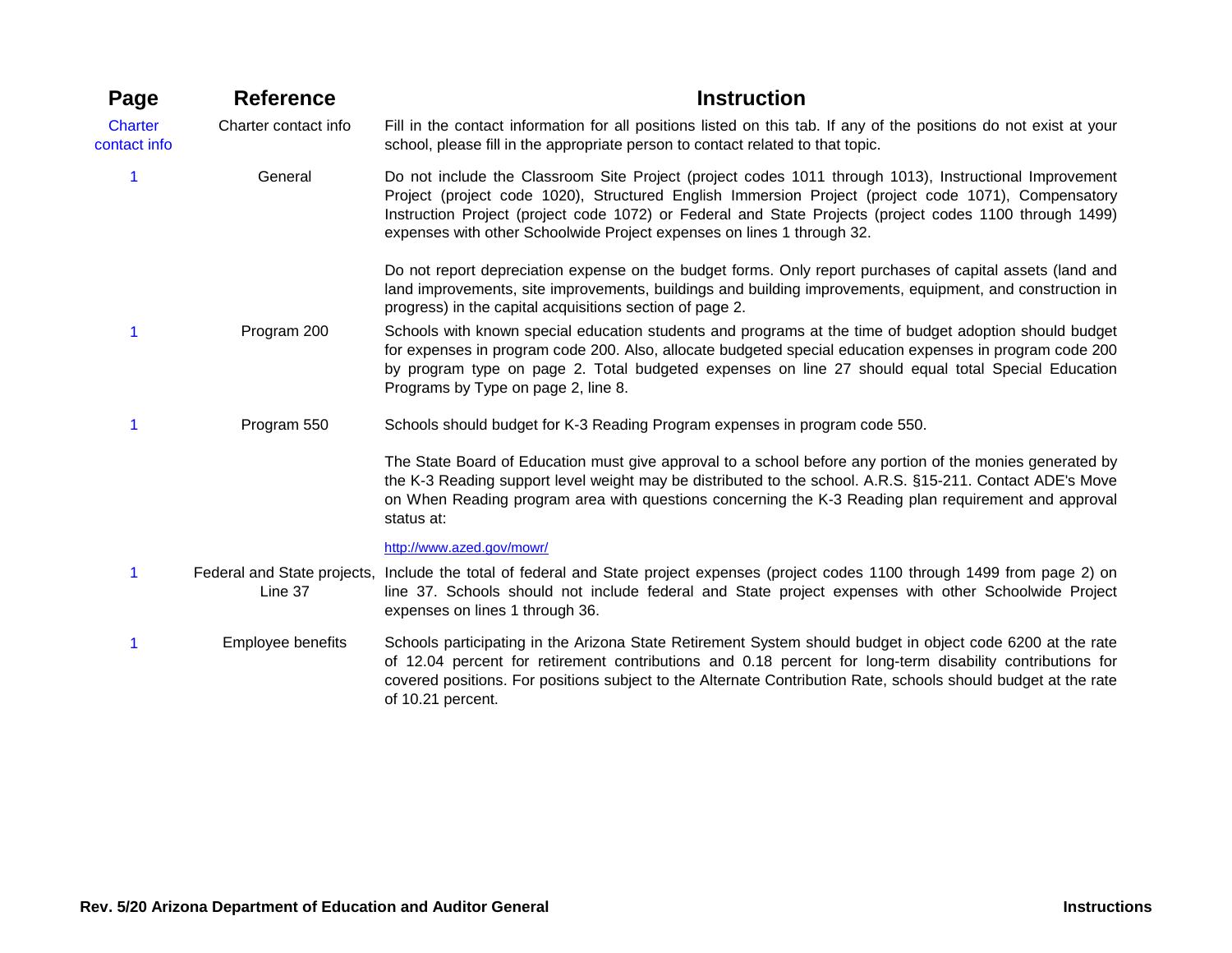| Page           | <b>Reference</b>                                  | <b>Instruction</b>                                                                                                                                                                                                                                                                                                                                                                                                                                                                                                                                                                                                                                                                                                                                                                                                                                                                                                                                             |
|----------------|---------------------------------------------------|----------------------------------------------------------------------------------------------------------------------------------------------------------------------------------------------------------------------------------------------------------------------------------------------------------------------------------------------------------------------------------------------------------------------------------------------------------------------------------------------------------------------------------------------------------------------------------------------------------------------------------------------------------------------------------------------------------------------------------------------------------------------------------------------------------------------------------------------------------------------------------------------------------------------------------------------------------------|
| $\overline{2}$ | Federal and State projects                        | Separate accountability is required for each federal and State project. Therefore, charter schools should<br>estimate the expenses for each federal or State project in which the school participates. The totals on line 33<br>should agree with the total columns for federal and State projects on line 37 of page 1. A.R.S. §15-1261<br>requires charter schools to establish an E-rate Project to account for any E-rate funding the school receives.<br>Include monies budgeted for the E-rate Project and monies received from the Coronavirus Aid, Relief, and<br>Economic Security (CARES) Act, including Elementary and Secondary School Emergency Relief (ESSER)<br>and Governor's Emergency Education Relief (GEER) monies, within Other Federal Projects on line 17.                                                                                                                                                                              |
| $\overline{2}$ | College Credit Exam<br>Incentives                 | Schools that receive monies from the College Credit By Examination Incentive Project per A.R.S. §15-249.06<br>should deposit them in Project 1456–College Credit Exam Incentives. Distribute at least 50 percent of the<br>bonus monies received from this program to the classroom teacher for each student who passes a qualifying<br>exam and to other teachers of relevant subjects who instructed that student, including but not limited to<br>teachers in the same department or subject matter that contributed to the student passing the exam, as<br>identified by the governing body or the school principal. The remainder of any bonus monies received from<br>this program must be allocated by the school principal on behalf of students who receive a passing score and<br>may be used for teacher professional development or student instructional support, reimbursement of exam<br>fees, or instructional materials.                      |
| $\overline{2}$ | <b>Results-based Funding</b>                      | Schools that receive monies from the Results-based Funding Project per A.R.S. §15-249.08 should deposit<br>them in Project 1457—Results-based Funding. Monies received should not supplant monies budgeted or<br>received from any other source that are generally provided to that school. The majority of the monies<br>received must be used at the school that earned the results for teacher salaries, to hire teachers, for school<br>leader salaries, for classroom supplies and for other strategies to sustain outcomes for students at that<br>school. A portion of the monies received may be used for expanding and replicating that school site as a<br>quality school model.                                                                                                                                                                                                                                                                     |
| $\overline{2}$ | Arizona Industry<br><b>Credentials Incentives</b> | Schools that receive monies from the Arizona Industry Credentials Incentives Project per A.R.S.<br>§15<br>249.15 should deposit them as a separate State project using project object code beginning with 14XX.<br>Monies received must be used for instructional costs and professional development for a career technical<br>education program teacher to become a certifying professional for an approved certificate, credential or<br>license; to offset the students' cost of certification, credentialing or licensure; for developmental costs related<br>to creating, expanding or improving an approved site of a certificate, credential or license career technical<br>program or course; for instructional hardware, software or supplies required for the certification, credentialing<br>or licensure; for career exploration in any school grade and awareness activities for parents, students and<br>the community for the approved sectors. |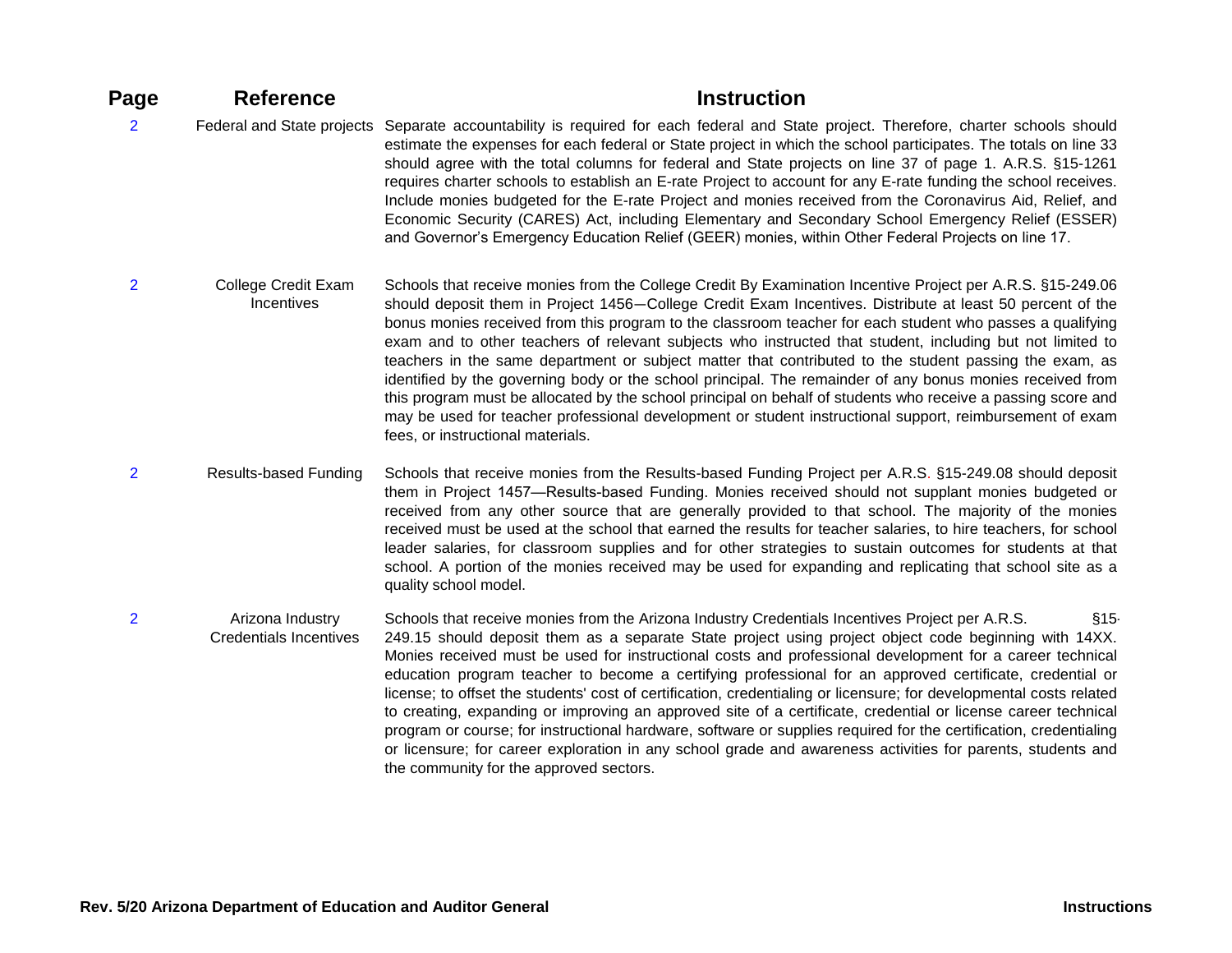| Page           | <b>Reference</b>                                                       | <b>Instruction</b>                                                                                                                                                                                                                                                                                                                                                                                                                                                                                                                                                                                                                                                                                                                                                                                 |
|----------------|------------------------------------------------------------------------|----------------------------------------------------------------------------------------------------------------------------------------------------------------------------------------------------------------------------------------------------------------------------------------------------------------------------------------------------------------------------------------------------------------------------------------------------------------------------------------------------------------------------------------------------------------------------------------------------------------------------------------------------------------------------------------------------------------------------------------------------------------------------------------------------|
| $\overline{2}$ | Capital acquisitions                                                   | Enter the increase in the capital asset accounts (land and land improvements, site improvements, buildings<br>and building improvements, equipment, and construction in progress) for assets to be acquired by purchase,<br>lease purchase, or construction.                                                                                                                                                                                                                                                                                                                                                                                                                                                                                                                                       |
|                |                                                                        | If the school budgets for capital acquisitions related to the K-3 Reading Program, include the increase in the<br>capital asset accounts for those acquisitions by asset type on lines 1 through 5. The total of all capital<br>acquisitions for the K-3 Reading Program should be reported on line 7.                                                                                                                                                                                                                                                                                                                                                                                                                                                                                             |
| $\overline{2}$ | by type                                                                | Special education programs Schools budgeting for special education expenses in program code 200 on page 1, lines 16-26, should report<br>amounts allocated by program type on page 2. Supporting documentation should be retained for the<br>allocation of expenses budgeted for individual special education programs.                                                                                                                                                                                                                                                                                                                                                                                                                                                                            |
| $\overline{2}$ | by type, line 1                                                        | Special education programs Schools should budget total expenses for the disability classifications defined in A.R.S. §15-761.                                                                                                                                                                                                                                                                                                                                                                                                                                                                                                                                                                                                                                                                      |
| $\overline{2}$ | by type, line 8                                                        | Special education programs Program 200 Prior Year and Program 200 Budget Year column totals should equal line 27 on pg. 1.                                                                                                                                                                                                                                                                                                                                                                                                                                                                                                                                                                                                                                                                         |
| $\overline{2}$ |                                                                        | Selected expenses by type Audit services expense should be the total audit costs to be incurred during the budget year.                                                                                                                                                                                                                                                                                                                                                                                                                                                                                                                                                                                                                                                                            |
|                |                                                                        | Classroom instruction expenses should be the total of expenses budgeted in function code 1000 for program<br>codes 100, 200, and 500 for the budget year.                                                                                                                                                                                                                                                                                                                                                                                                                                                                                                                                                                                                                                          |
| $\overline{2}$ | State Equalization<br>Assistance Budgeted for<br>Food Service Expenses | Schools participating in the National School Lunch Program are required to spend a portion of their State<br>equalization assistance to support the operation of their food service program. Schools must report on their<br>budget the amount of State equalization assistance that will be expended for their food service program<br>during the 2021 school year. This amount will be used to determine school compliance with State matching<br>requirements pursuant to CFR Title 7, §210.17(a). ADE's Health and Nutrition Services will verify that the<br>amount reported on the budget was reported as spent when schools' annual financial reports are submitted.<br>Direct any questions related to State matching requirements to Health and Nutrition Services at (602) 542-<br>8700. |
| $\overline{2}$ | Project                                                                | Instructional Improvement See USFRCS page III-B-1 for guidance on using the Instructional Improvement Project (Project 1020).                                                                                                                                                                                                                                                                                                                                                                                                                                                                                                                                                                                                                                                                      |